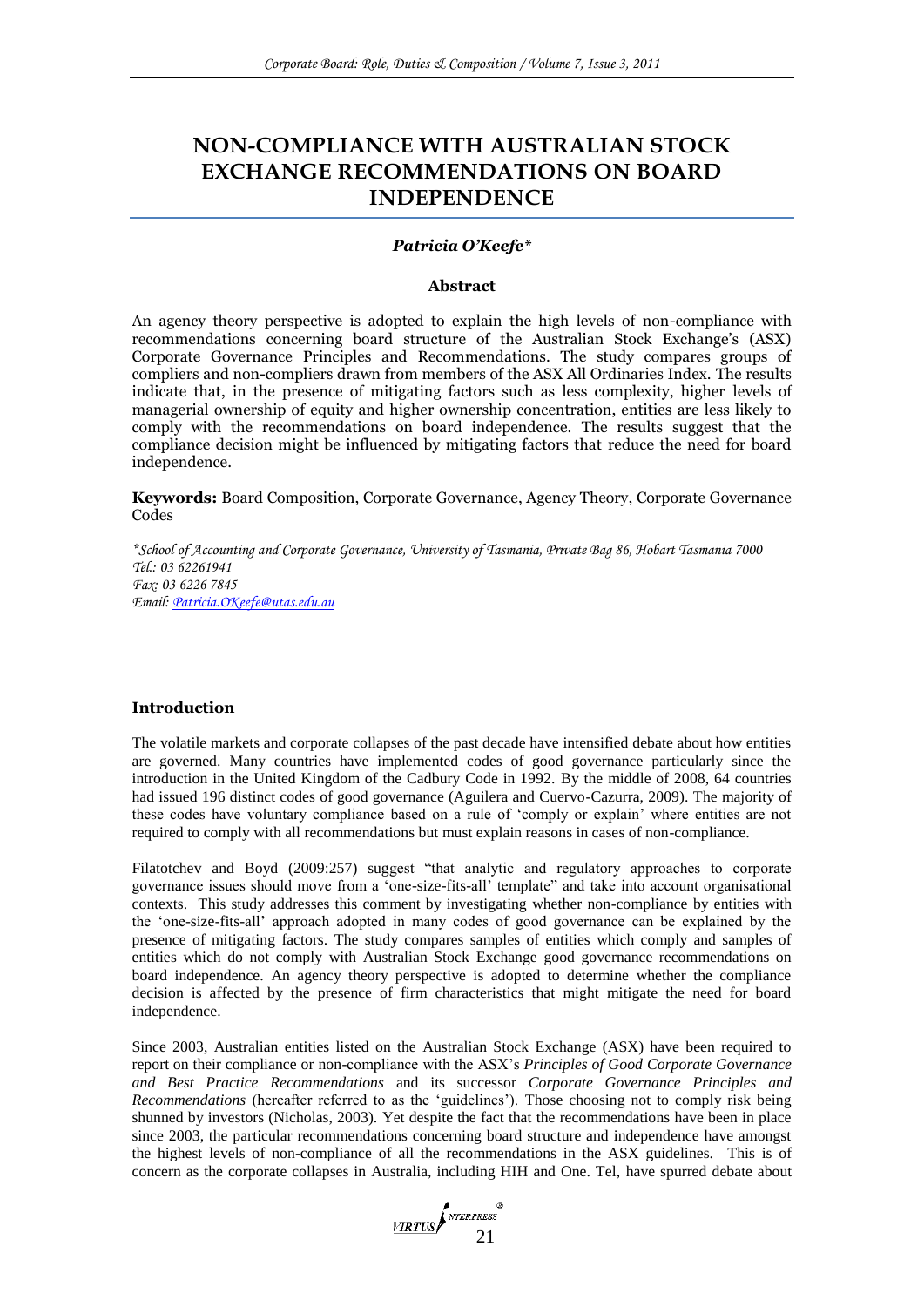the actions of directors with their knowledge of the problems that existed being scrutinised (Donnan, 2001; Light *et al.,* 2002).

This study is motivated by the high level of non-compliance by listed Australian entities with what are espoused as 'best practice' governance recommendations concerning board structure and independence. In a survey of independent directors on the boards of the top 200 Australian companies, Brooks *et al.* (2009:168) report that ‗88% of respondents considered that the composition of the board sends important signals about the company values and stakeholder interest'. Entities which report their non-compliance with the recommendations risk being perceived as not following 'best practice' in corporate governance by shareholders, potential investors and other stakeholders. Therefore, it might be expected that they have compelling reasons for their non-compliance. This study investigates, from an agency theory perspective, possible reasons for non-compliance by entities with the ASX recommendations concerning board independence. In particular, the effect of specific firm characteristics on the choice to comply or not comply is investigated.

Agency theory suggests that entities which are less complex and have higher levels of ownership concentration and managerial ownership of equity may be less likely to have an independent board as these other factors may reduce the need for board independence. The results of this study are consistent with this assertion. Thus, while the ASX guidelines espouse board independence, there may be legitimate mitigating factors that influence the decision of entities when implementing the recommendations in the guidelines.

The study contributes to the existing literature on board composition and independence. Firstly, the study makes a significant contribution to the extant literature by using data from the fifth annual report after the introduction of the guidelines. Previous academic studies which discuss board independence from theoretical perspectives and which have been conducted ‗in light of' the ASX guidelines (Bonn, 2004; da Silva Rosa *et al.,* 2004; Kang *et al.,* 2007; Linden and Matolcsy, 2006) use data from before the introduction of the ASX guidelines. This study therefore offers insight into the way reporting entities choose to structure their board in an environment where the ASX guidelines, and the requirement to report against them, are well established.

Secondly, the study addresses a gap in the literature by employing a comparison group design. Reporting entities must report whether they do or do not comply with a recommendation. This study separates entities that choose to comply with the recommendations concerning board independence from entities that choose not to comply and compares the two groups. Generally researchers investigating board independence have looked at a sample of entities as a whole and investigated if particular firm characteristics correlate with governance choices. For example a typical research question would be: does the number of independent directors decrease as ownership concentration increases? An extensive review of the literature did not identify any previous study which has used this comparison group approach with regard to ASX corporate governance guidelines. The results provide information which gives regulators and users of corporate governance information increased insight into the possible reasons for the high level of non-compliance with the recommendations on board structure.

### **The ASX Guidelines**

In March, 2003 the ASX Corporate Governance Council released its *Principles of Good Corporate Governance and Best Practice Recommendations.* The guidelines are voluntary. However, ASX Listing Rule 4.10.3 requires listed entities to disclose in their annual reports the extent to which they have complied with the guidelines and, if they have not complied, to explain why. This is referred to as "if not, why not" reporting (ASX, 2003). After conducting monitoring activities, the Council reviewed the first edition of the principles and recommendations and, on 2 August 2007, released the second edition of the revised principles and recommendations (ASX, 2007a). A second edition of the 2007 principles and recommendations was released in 2010 (ASX, 2010a) and applies to listed entities from 1 January, 2011.

The 2003 guidelines espoused ten fundamental corporate governance principles with specific recommendations listed under each principle. The 2007 version revised the number of broad principles to eight. Zattoni and Cuomo (2008:4) suggest that "the core of codes of good governance lies in the recommendations on the board of directors". This study therefore concentrates on the second principle of the guidelines which concerns structuring the board to add value and promotes the establishment of an

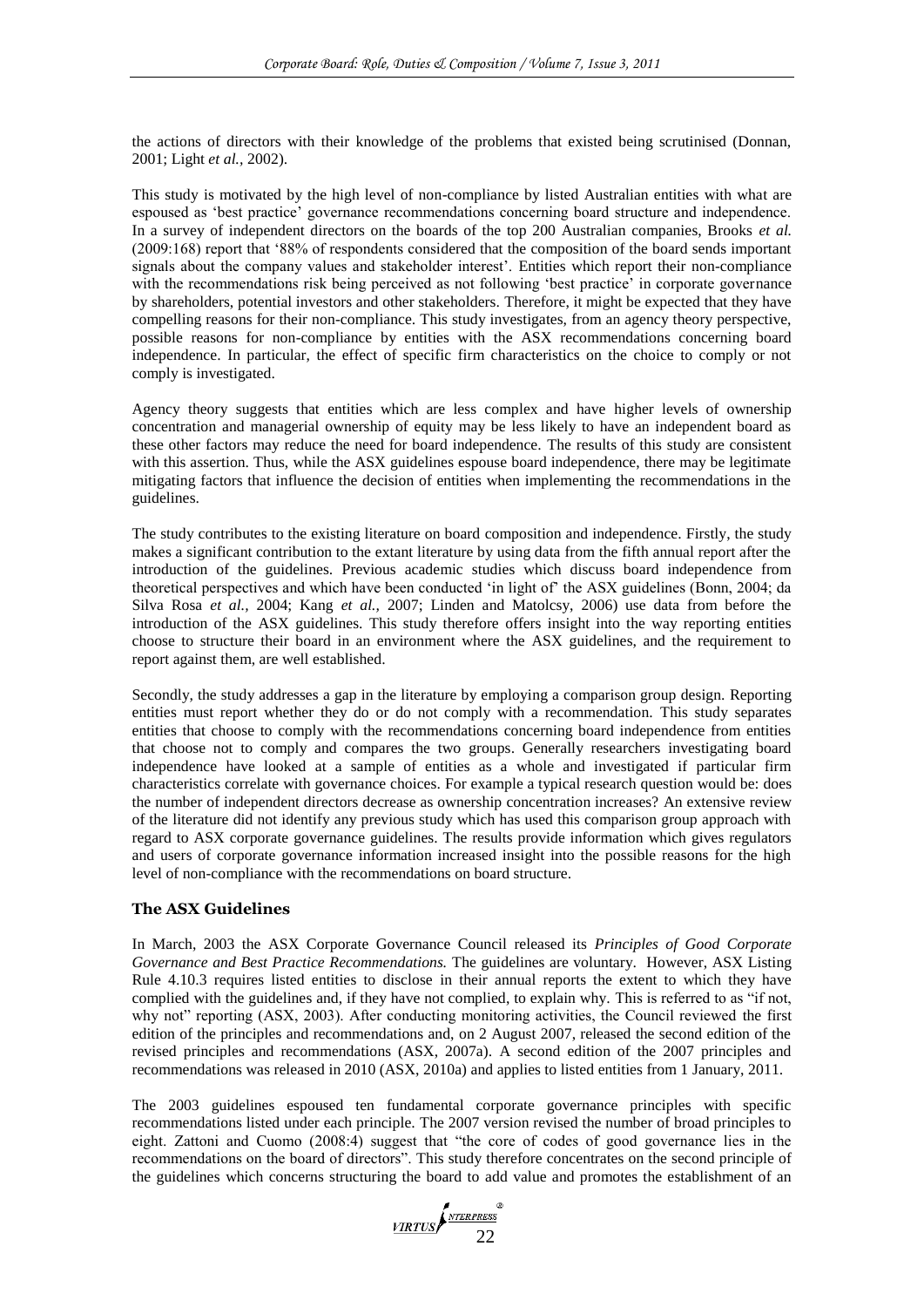independent board. Principle 2 has six recommendations on how to achieve best practice (ASX, 2010a). The recommendations are set out in Table 1 below.

| Table 1. Recommendations Under Principle 2 |                                                                    |  |  |  |  |  |  |  |  |  |
|--------------------------------------------|--------------------------------------------------------------------|--|--|--|--|--|--|--|--|--|
| N <sub>0</sub>                             | Recommendation                                                     |  |  |  |  |  |  |  |  |  |
| 2.1                                        | A majority of the board should be independent directors.           |  |  |  |  |  |  |  |  |  |
| 2.2                                        | The chair should be an independent director.                       |  |  |  |  |  |  |  |  |  |
| 2.3                                        | The roles of chair and chief executive officer should not be       |  |  |  |  |  |  |  |  |  |
|                                            | exercised by the same individual.                                  |  |  |  |  |  |  |  |  |  |
| 2.4                                        | The board should establish a nomination committee.                 |  |  |  |  |  |  |  |  |  |
| 2.5                                        | Companies should disclose the process for evaluating the           |  |  |  |  |  |  |  |  |  |
|                                            | performance of the board, its committees and individual directors. |  |  |  |  |  |  |  |  |  |
| 2.6                                        | Companies should provide the information indicated in the Guide    |  |  |  |  |  |  |  |  |  |
|                                            | to reporting on Principle 2.                                       |  |  |  |  |  |  |  |  |  |
| $\sim$ $\sim$                              | $\cdot$ $\cdot$                                                    |  |  |  |  |  |  |  |  |  |

Source: Adapted from *Corporate Governance Principles and Recommendations with 2010 Amendments* (ASX, 2010a).

The annual reports used in this study were from June, 2007 and were prepared under the 2003 version of the guidelines.<sup>8</sup>

As part of its review and monitoring process the ASX conducts a yearly analysis of corporate governance disclosures made by listed entities. The ASX study into annual reports from 2007 (ASX, 2008) reports that 90.5 percent of the listed entities in the review complied with ASX Listing Rule 4.10.3 by either adopting the recommendations or using the "if not, why not" reporting option against the recommendations. By 2009 this number had increased to 93% (ASX, 2010b).

In addition to the rate of compliance with the ASX Listing Rule, the 2007 review looked at the rate of actual adoption of each recommendation. The 2009 review did not have the same detail in this regard but did contain some commentary on the rate of adoption. In 2007, three of the five recommendations with the highest level of non-compliance involve board independence. In the 2007 study, 45% of listed companies reviewed did not comply with Recommendation 2.1 concerning a majority of independent directors on the board. By 2009 48% percent of reporting entities did not comply with this recommendation. The 2007 study reported that 38% of listed companies did not have an independent chairperson (Recommendation 2.2). The 2009 review did not report on this figure. In 2007, 59% of companies had not established a nomination committee (Recommendation 2.4) and by 2009 this figure rose to 63% of reporting entities. In contrast, over 80% of the listed companies in the 2007 study did separate the role of chairperson and CEO (Recommendation 2.3). This figure was not reported in the 2009 review. These compliance rates suggest, then, that Australian entities adopt a variety of practices when it comes to board independence. The results also suggest that compliance with the recommendations concerning board composition and independence espoused in the guidelines has not increased over the years that the guidelines have been in existence. In fact compliance with some recommendations has decreased.

As noted, the ASX reviews are mainly concerned with compliance with ASX Listing Rule 4.10.3 and do not report in any detail the reasons offered by entities which do not comply with the recommendations. However, the various reviews have reported the reasons typically given for lack of independence of the board and consistently the reasons have included the ‗size of the entity, the cost of independent directors or the need for relevant but not independent skills of directors' (ASX, 2010b:5).

This study proposes that other reasons may influence the compliance decision and investigates, from an agency theory perspective, possible reasons for non-compliance by entities with the ASX recommendations concerning board independence.

<sup>8</sup> This study involves the first four recommendations of Principle 2: Structure the Board to Add Value. These recommendations have undergone no substantive changes since the 2003 guidelines. The findings of this study therefore remain relevant under the current version of the guidelines.



-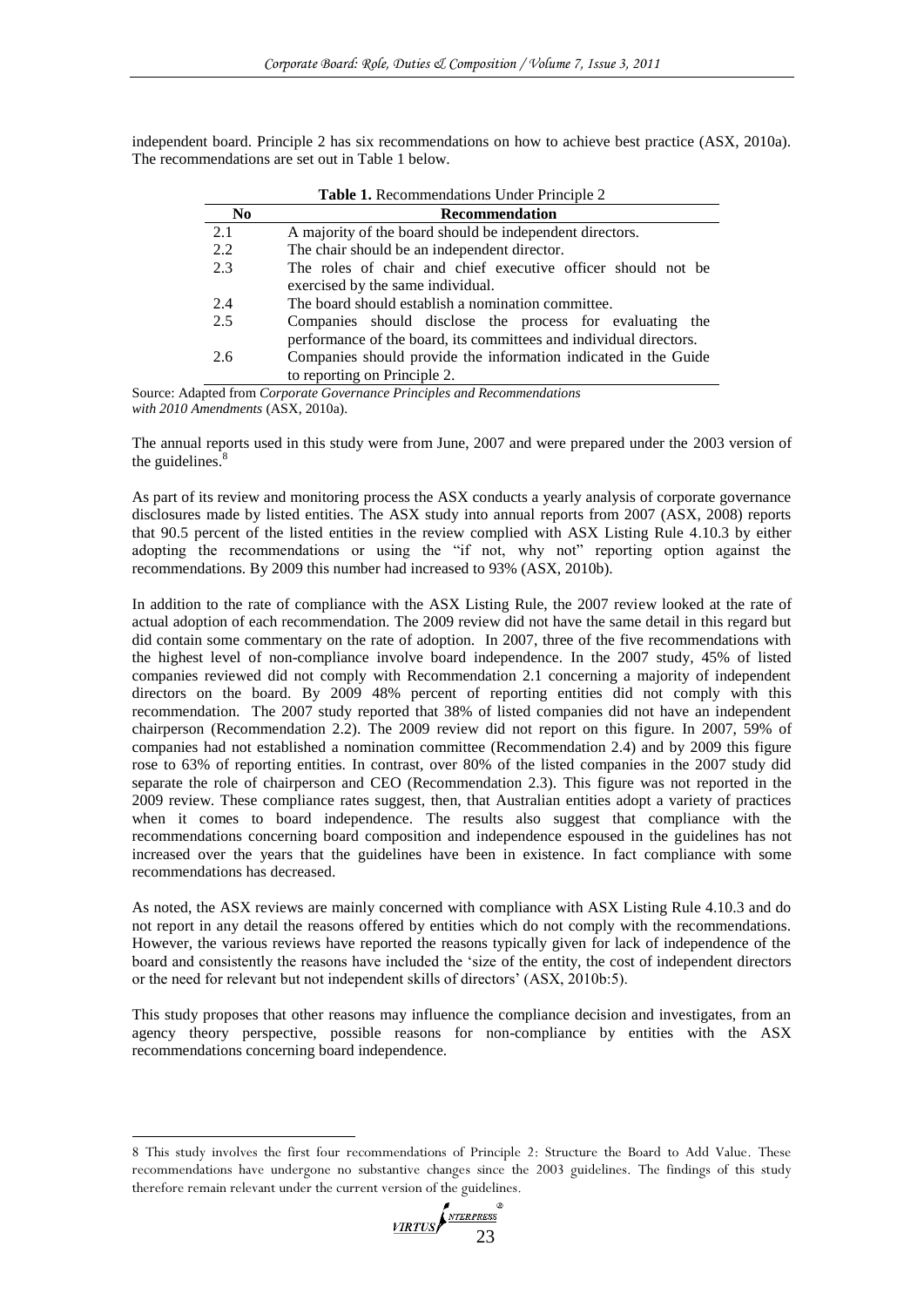### **Theoretical Framework and Hypothesis Development**

### *Agency theory and the determinants of board independence*

Agency theory concerns the delegation of control in organisations and focuses on agency relationships within a firm where one party delegates the authority to make decisions to another party (Jensen and Meckling, 1976). The theory predicts that when an agency relationship exists, both parties will act in their own best interests to maximise their own wealth and, as a result, conflicts will occur. It is assumed that principals are aware of these potential conflicts and will introduce measures to control or mitigate agency conflict (Deegan, 2009; Dellaportas *et al.,* 2005; Drever *et al.,* 2007; Fama and Jensen, 1983a).

Agency conflicts can be controlled by implementing governance structures that control the decisionmaking processes in organisations. An effective system of decision making involves separating the management of decisions from the control of the decision-making process (Fama and Jensen, 1983b). This is achieved by having a board of directors with the power to employ, dismiss and compensate the top-level decision managers, to ratify and monitor important decisions and to preclude managers from being the main evaluators of their own performance and thereby providing a safeguard to invested capital (Baysinger and Hoskisson, 1990; Fama and Jensen, 1983b). Fama (1980:294) views the board as a ‗market-induced institution, the ultimate internal monitor of the set of contracts called a firm, whose most important role is to scrutinize the highest decision makers within the firm.' The effectiveness of the board in controlling the decision-making process, and thereby controlling agency conflicts, will depend on the degree of independence the board has from management and it is suggested that independent directors be included as a form of 'professional referee' Fama (1980:293).

As well as the presence of independent directors, the chairperson should be an independent director (Carson, 2002; Jensen, 1993) and not be the CEO of the entity (Dalton and Kesner, 1987). Further, the establishment of a nomination committee to evaluate board performance and recommend appointment and removal of directors can play a role in adjusting the composition of the board to better control agency conflicts. By reducing managerial influence on the selection of new board members, nomination committees can help resolve the power asymmetry between boards and management (Ruigrok *et al.,* 2006; Vafeas, 1999).

The different aspects of board structure discussed above all aim to enhance board independence and the decision control process and therefore help to lessen agency conflict. The ASX guidelines recommend a majority of independent directors on the board, that the chairperson be an independent director, that the roles of chairperson and CEO not be shared by the same person, and that a nomination committee be formed. Each of these recommendations contributes to the level of independence of the board and is consistent with agency theory. However many Australian entities choose not to adopt these particular aspects in their governance arrangements. Despite the fact that the ASX guidelines have been in place since 2003, high levels of non-compliance still exist for some of the recommendations concerning board independence.

The literature relating to agency theory posits that an independent board is one mechanism that can be employed to reduce agency conflict. However there may be other mechanisms or firm characteristics that also reduce agency conflict and the presence of these mechanisms or characteristics may act as mitigating factors, reducing the need for board independence in managing agency conflict. Therefore board independence may not be imperative if other factors that reduce agency conflict are present in an entity and their presence may be a reason for non-compliance with the recommendations. The study attempts to explain these high levels of non-compliance by addressing the research question: Are there mechanisms or firm characteristics that substitute for board independence which may help explain an entity's noncompliance with ASX corporate governance recommendations?

To assess this research question three hypotheses are developed that relate to firm-specific characteristics which agency theory suggests may affect the level of independence of boards of directors. These characteristics are firm complexity, ownership concentration and managerial ownership of equity. Previous studies have investigated whether different mechanisms used to control agency conflict, such as managerial ownership of equity or monitoring by large shareholders, may act simultaneously in their effect on agency conflict and therefore become substitutes for each other. Other studies have looked at

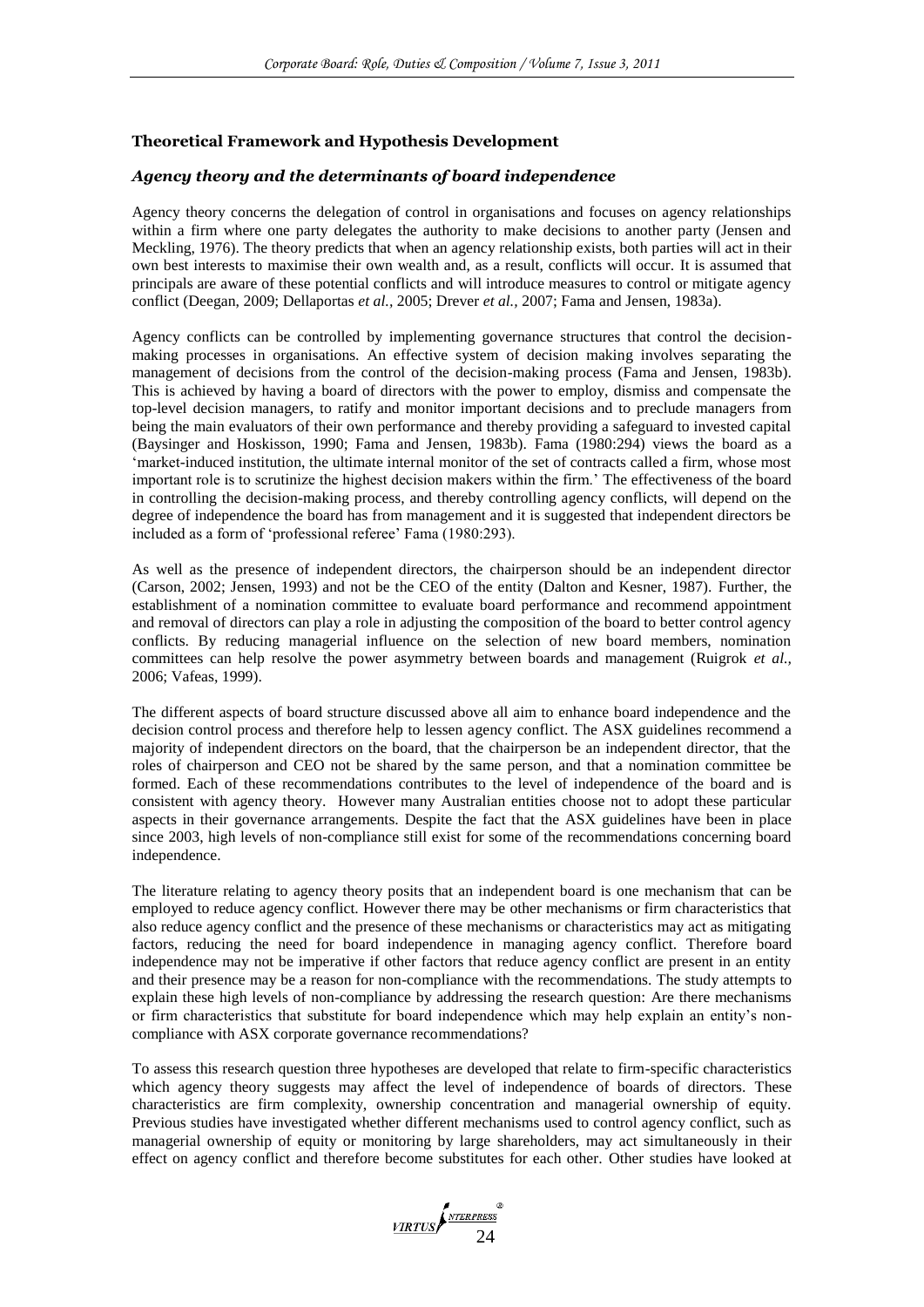particular firm characteristics (such as complexity) that may exacerbate agency conflict and therefore require the use of control mechanisms such as independent directors.

### *Complexity*

As noted, the board is a mechanism for managing agency conflict by separating decision management from decision control (Fama, 1980; Fama and Jensen, 1983b). The complexity of the firm may impact on the importance of this separation of the decision process. In more complex organisations the information required in the decision process is likely to be more dispersed amongst various agents thus making the decision-making process more involved. A more complex decision-making process will require more control measures to be in place in order to mitigate agency conflicts (Fama and Jensen, 1983b).

A number of studies conducted on board composition and independence have used size as a proxy for complexity, arguing that large organisations are more likely to be complex. Rediker and Seth (1995) argue that decision management is likely to be more complex in larger organisations. They may, therefore, have a greater potential benefit from separating the decision process and appointing independent directors (Logan and Dunstan, 1999). Large firms are also likely to have less monitoring potential from concentrated share ownership since shareholders need to own a larger market value of shares to have an influence in a larger firm compared to smaller firms (Rediker and Seth, 1995). Entity size has therefore been included as a variable in several studies on board structure and independence but with mixed results.

In a study of 390 large manufacturing firms across ten industrial countries, (including a small sample from Australia), Li (1994) found that large firms do have more outside directors. From a New Zealand perspective, Prevost *et al.* (2002) investigated companies over a four year period and found that firm size was significantly, positively correlated with the number of outside directors. In Australia, Kiel and Nicholson (2003) analysed the boards of the top 500 Australian listed companies in 1996 and found that larger companies had larger boards and a greater proportion of outside directors. Da Silva Rosa *et al.* (2004) investigated 121 initial public offerings in Australia in 1994 and 1997. They found larger firms had more independent directors and also larger boards.

Other studies however have failed to find a significant connection between firm size and board independence. Bathala and Rao (1995), in a study of 261 United States firms in 1986, found that the size of the firm was not a significant determinant of the number of outside directors. In Australia, Logan and Dunstan (1999) looked at 191 companies from the All Ordinaries Index in 1991 and found that size was not a significant determinant of board independence or CEO/chairperson duality. However these two studies both involved entities that were already regarded as "large" and there may therefore have been some bias in the findings.

Based on this existing literature, it is predicted that less complex firms, proxied by size, will be less likely to comply with the guidelines than more complex firms. From this assertion, the first hypothesis is developed:

*Hypothesis 1. Entities that choose not to comply with:*

*(a) Recommendation 2.1 that the majority of the board be independent directors;* 

*(b) Recommendation 2.2 that the chairperson be an independent director;* 

*(c) Recommendation 2.3 that the role of CEO and chairperson be separated; and* 

*(d) Recommendation 2.4 that a nomination committee be formed*

*will be less complex than entities that choose to comply.*

### *Ownership Concentration*

Ownership concentration refers to the extent to which share ownership in an organisation is concentrated. Organisations where the shares are dispersed amongst many shareholders have diffuse ownership whereas organisations with a large proportion of shares owned by a smaller group of shareholders have more concentrated ownership. Many companies in the United States and United Kingdom are characterised by diffuse ownership of shares. However, Australia differs from these other Anglo-American countries in that the ownership of Australian listed companies is often more concentrated than in the United States and United Kingdom (Clarke, 2007; Farrar, 2005).

VIRTUS ANTERPRESS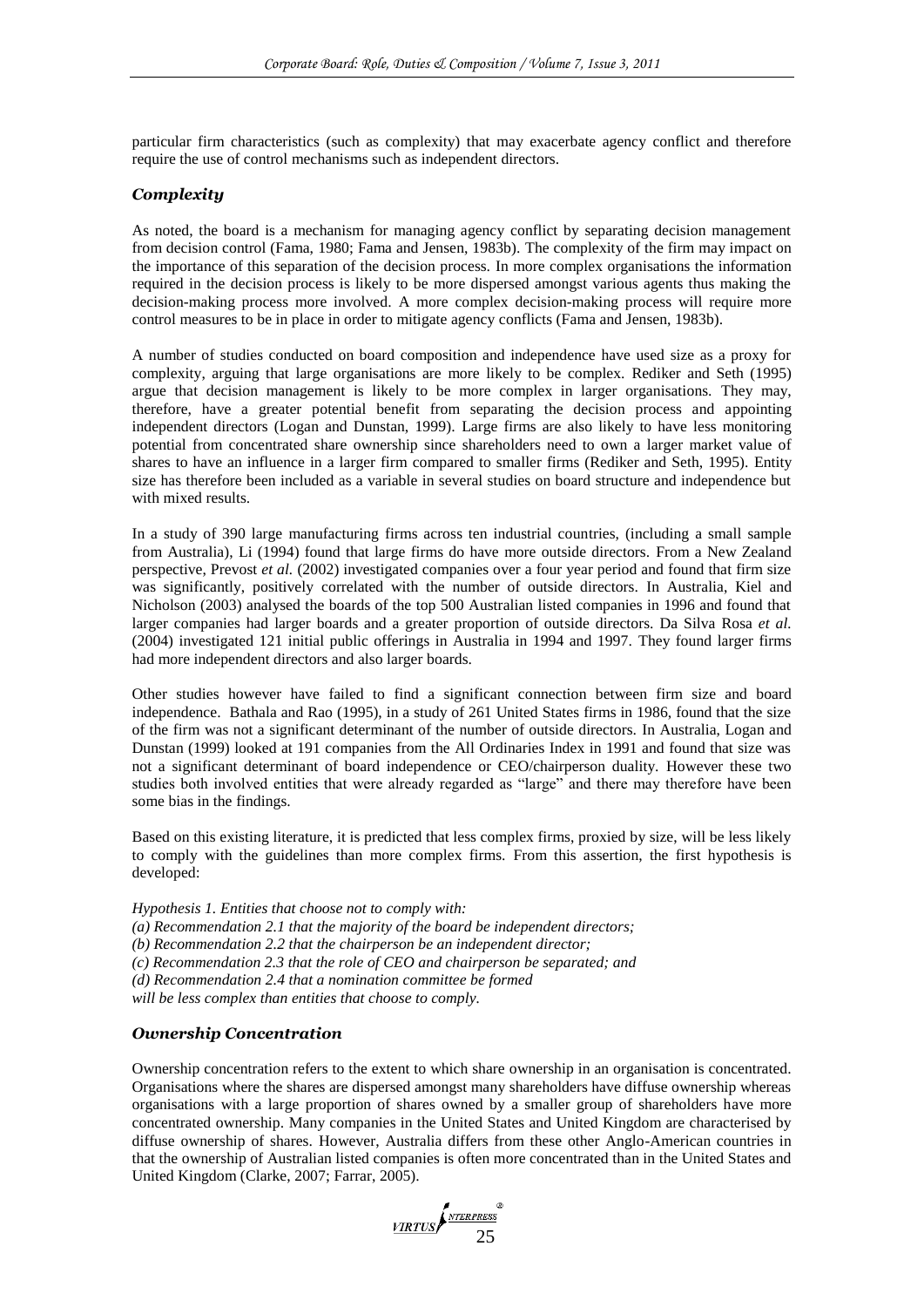Shareholders who own a small proportion of equity in a particular firm have little ability or incentive to monitor and influence management individually. The necessity for others to monitor management is therefore expected to be greater in firms with more diffuse ownership (Li, 1994; Logan and Dunstan, 1999; Rediker and Seth, 1995). When ownership is concentrated, the owner has a much stronger incentive to monitor the management of the particular firm. Shareholders with large shareholdings may be able to influence and monitor management more effectively than shareholders with smaller holdings, perhaps by sitting on the board themselves or having a personal representative on the board. Accordingly, in entities with more concentrated ownership there may be a reduced need to have independent directors on the board to monitor the actions of management.

Previous literature has predominantly found this to be the case (Kang *et al.,* 2007; Li, 1994; Logan and Dunstan, 1999; Setia-Atmaja, 2009). Setia-Atmaja (2009), Kang *et al.* (2007) and Logan and Dunstan (1999) were all Australian studies and all found ownership concentration to be inversely related to board independence. Prevost *et al.* (2002) found that, contrary to previous findings, ownership concentration in New Zealand firms is positively related to the number of outside directors on boards. This is an unusual finding and the authors suggest it is related to the unusual corporate control market in New Zealand. Rediker and Seth (1995) report conflicting results when measuring the effect of ownership concentration on board independence. Contrary to their predictions, they found ownership concentration did have a significant, inverse association with the percentage of outside directors in large firms but not in small firms.

Finally, with regard to other aspects of board independence, Ruigrok *et al.* (2006) conducted a longitudinal study of 210 Swiss companies and found that companies with concentrated ownership are less likely to have a nomination committee. They argued from an agency theory perspective that in firms with concentrated ownership, shareholders with large shareholdings may directly monitor management and play a role in selecting new board members. Therefore, there may be less need for a nomination committee. It is therefore predicted that firms with concentrated ownership will be less likely to comply with the guidelines than firms with diffuse ownership. From this assertion, the second hypothesis is developed:

*Hypothesis 2. Entities that choose not to comply with:*

*(a) Recommendation 2.1 that the majority of the board be independent directors;* 

*(b) Recommendation 2.2 that the chairperson be an independent director;* 

*(c) Recommendation 2.3 that the role of CEO and chairperson be separated; and* 

*(d) Recommendation 2.4 that a nomination committee be formed*

*will have higher levels of ownership concentration than entities that choose to comply.*

### *Managerial Ownership of Equity*

One mechanism to alleviate agency conflict is to reward management with not only a fixed salary but some form of incentive payment tied to performance. The purpose of incentive payments is to align the interests of shareholders and management by motivating and rewarding managerial performance that adds value to the firm (Brickley *et al.,* 2005; Grossman and Hart, 1982; Jensen, 2005). Jensen and Murphy (1990) argue that it is not important how much CEOs are paid but rather how they are paid and that they should receive salaries, bonuses and stock options designed to provide rewards for good performance and penalties for poor performance. Jensen and Meckling (1976) suggest that, apart from incentive payments, increasing managerial ownership of equity can help to control agency conflicts. The greater the proportion of equity owned by management, the more management interests are aligned with shareholder interests and the more agency conflict is mitigated (Logan and Dunstan, 1999).

Bathala and Rao (1995) found an inverse relationship between the number of outside directors on the board and managerial ownership of equity and assert that a majority of outside directors is not necessarily optimal as firms use multiple mechanisms to control agency conflict. Other studies have also found a significant inverse relationship between managerial ownership of equity and outside directors on the board (Cotter and Silvester, 2003; Fernandez and Arrondo, 2005; Hermalin and Weisbach, 1988; Logan and Dunstan, 1999; Prevost *et al.,* 2002; Rediker and Seth, 1995).

In a study concerning factors affecting a firm's decision to form nomination committees, Vafeas (1999) found that as the percentage of managerial ownership of equity (defined by Vafeas as ownership of equity

VIRTUS 26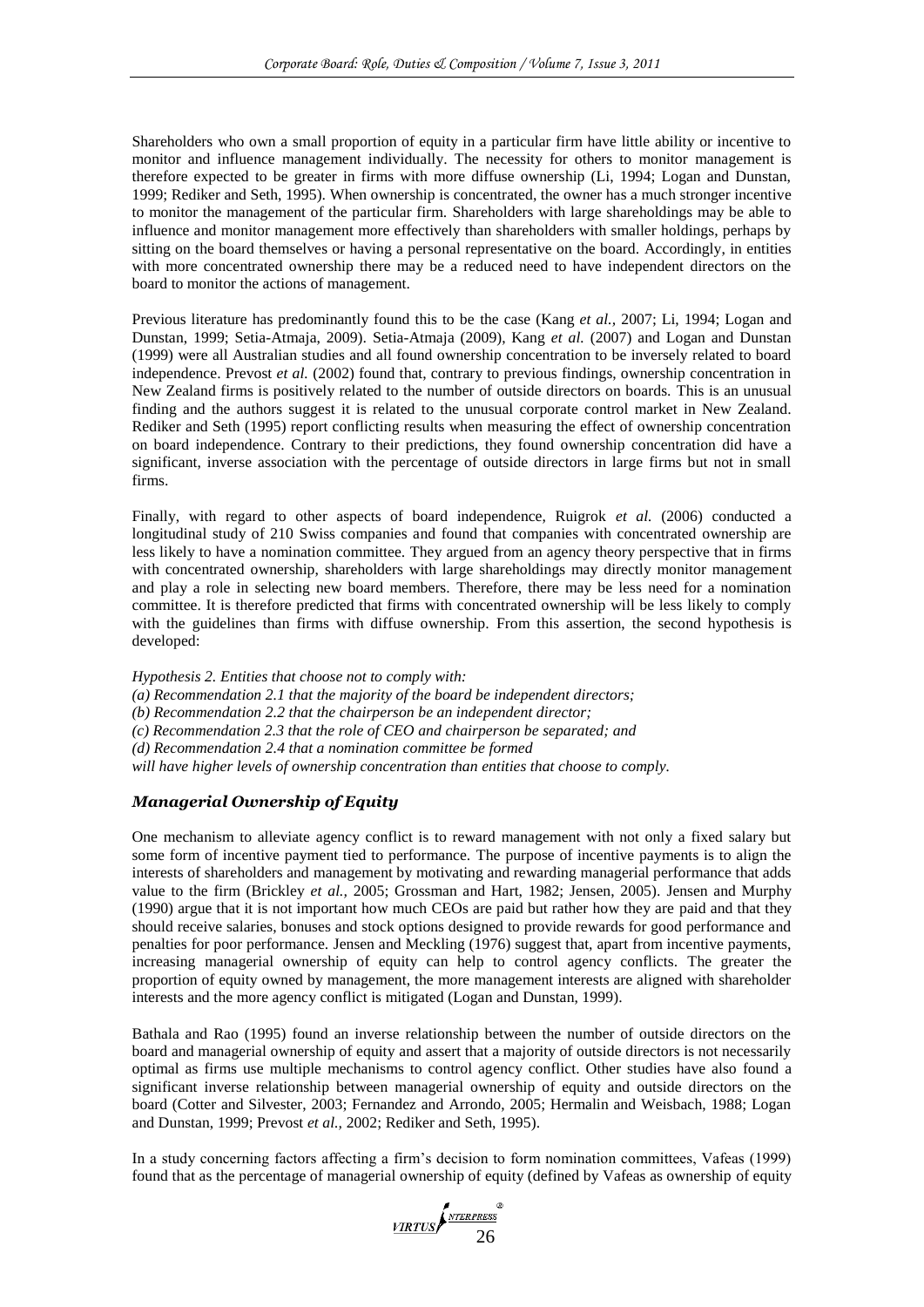by managers and directors) increases, the probability of a firm having a nomination committee decreases. This would suggest that managerial ownership of equity is a substitute mechanism for independence of the board. It is therefore predicted that firms with higher levels of managerial ownership of equity will be less likely to comply with the guidelines than firms with lower levels of managerial ownership of equity. From this assertion, the third hypothesis is developed:

*Hypothesis 3. Entities that choose not to comply with:*

*(a) Recommendation 2.1 that the majority of the board be independent directors;* 

*(b) Recommendation 2.2 that the chairperson be an independent director;* 

*(c) Recommendation 2.3 that the role of CEO and chairperson be separated; and* 

*(d) Recommendation 2.4 that a nomination committee be formed*

*will have higher levels of managerial ownership of equity than entities that choose to comply.*

### **Research Design**

#### *Sample and data*

The population used in this study is the ASX All Ordinaries Index which is comprised of the 500 largest entities listed on the Australian Stock Exchange by market capitalisation (hereafter "Top 500"). The hypotheses relate to a number of organisational attributes and the population needed to be sufficiently broad to provide variation in the observed levels of the attributes. The entities in the index vary considerably in size and in the attributes being investigated. Selecting from this population is consistent with prior Australian studies concerning board independence (Bonn, 2004; Carson, 2002; Kiel and Nicholson, 2003).

Data collection involved a two-step process. Initially, data was collected from the 2007 annual report for each organisation in the population. Information concerning compliance or non-compliance with the recommendations on board independence was obtained from the Corporate Governance Statement of the reports. A dataset was compiled, recording whether or not the entity complied with each of the four recommendations concerning board independence.

A comparison group design was used to test the three hypotheses. For each hypothesis, two independent groups were needed, one containing entities which comply with a particular recommendation, and one containing entities which do not comply. From the Top 500, four distinct groups were identified as follows: Group 1 - Top 500 which did not comply with Recommendation 2.1; Group 2 - Top 500 which did not comply with Recommendation 2.2; Group 3 - Top 500 which did not comply with Recommendation 2.3; and Group 4 - Top 500 which did not comply with Recommendation 2.4. A comparison group was also identified containing entities which complied with all of the four recommendations. Groups 1 to 4 are not mutually exclusive. Entities appear in more than one group if they do not comply with more than one of the recommendations. The comparison group is mutually exclusive from the other groups because it contains only entities which comply with all four of the recommendations.

Recommendations 2.1 and 2.2 both involve determining whether or not a director is independent. When deciding whether or not an entity complied with this recommendation, the definition of "independent director" contained in the ASX guidelines (ASX, 2003:20) was used. If an entity's definition of independence, as detailed in its corporate governance statement, differed from that of the ASX, the entity was eliminated from the sample. Some entities were unclear as to which directors were independent and which were not, making it impossible to determine if the chairperson was independent – these entities were also eliminated. Some trusts had a complicated system involving more than one board comprised of directors from the controlling entity. It depends on the particular business at hand as to which members sit at meetings. These trusts were eliminated because it was too difficult to determine if they complied with the recommendations and the corporate governance statements were not clear in this regard. One entity had a two-tier board system and was eliminated.

Recommendation 2.4 involves the formation of a nomination committee. An entity complies with this recommendation if it has formed a separate nomination committee or if it has formed a committee which performs the duties of a nomination committee in conjunction with other duties such as remuneration. However, if an entity stated that the full board performs the duties of a nomination committee, the entity

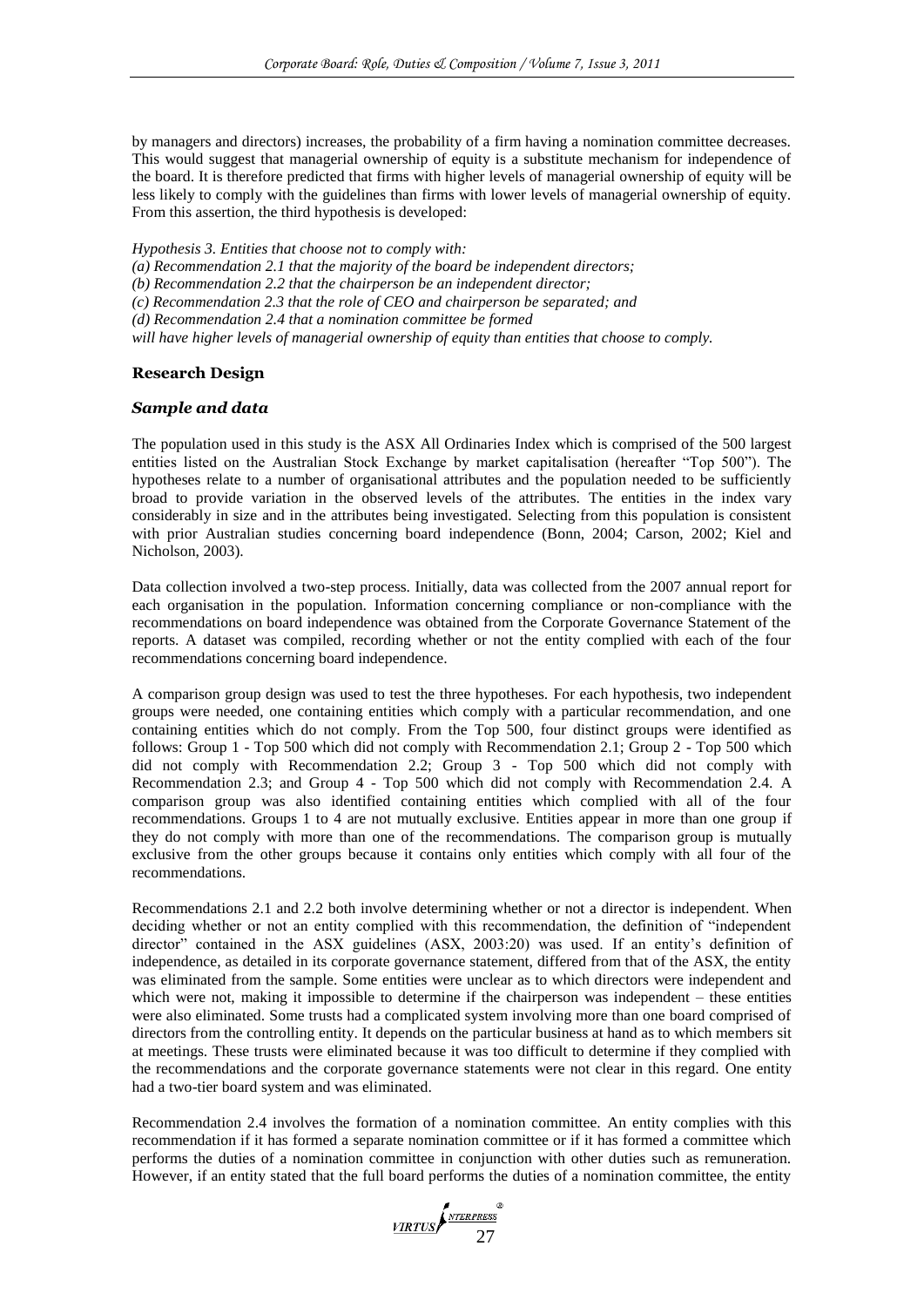was deemed to not comply with the recommendation, as a separate committee does not exist. This classification is consistent with Ruigrok *et al.* (2006) but is less strict than Vafeas (1999) who only counted the existence of a nomination committee if its sole function was to nominate new directors. There were some annual reports that did not contain a corporate governance statement, usually those also reporting under the United States regime. Entities were also eliminated if their financial statements were not in Australian dollars. A small number of entities had no reports on the database. This left a total of 423 entities, the number of entities in each group is shown in Table 2 below:

| <b>Table 2. Number of Entities in Sub-populations</b> |                            |               |  |  |  |  |  |
|-------------------------------------------------------|----------------------------|---------------|--|--|--|--|--|
| Group                                                 | <b>Description</b>         | <b>Number</b> |  |  |  |  |  |
| Comparison                                            | <b>Total Compliers</b>     | 143           |  |  |  |  |  |
|                                                       | Non-compliers with Rec 2.1 | 173           |  |  |  |  |  |
|                                                       | Non-compliers with Rec 2.2 | 150           |  |  |  |  |  |
|                                                       | Non-compliers with Rec 2.3 | 32            |  |  |  |  |  |
|                                                       | Non-compliers with Rec 2.4 | 162           |  |  |  |  |  |

**Table 2. Number of Entities in Sub-populations**

From each of Groups 1, 2, 3 and 4 and the comparison group, a sample of 75 entities was randomly selected to form Samples 1 to 4 and a comparison sample. These sample sizes are sufficiently large to use parametric statistics in the analysis (Zikmund, 2003) and are consistent with previous studies where the method involved a comparison between different groups (Collett and Hrasky, 2005; Dalton and Kesner, 1987). There were only 32 entities in Group 3, non-compliers with Recommendation 2.3. Therefore, the sample group for this recommendation consists of 32 entities.

In the second stage of the data collection process, data for each of the explanatory and control variables were obtained from the annual reports of each entity included in the four sample groups and the comparison group.

#### **Variables**

#### *Dependent Variable*

The dependent variable gives an indication of whether the entity complies or does not comply with the recommendations and is a dichotomous variable (COMPLY). The variable takes the value of 0 if the entity belongs to the comparison sample of entities which comply with all four of the recommendations. In each sample of the non-compliers, the value of 1 will be assigned to the variable. Because Groups 1 to 4 are all different, the statistical testing will be conducted on each sample separately, thereby allowing the value of 1 to be used in each case.

#### *Independent Variables*

The independent variables represent firm characteristics which, consistent with agency theory, previous literature has suggested may affect the level of agency conflict and the level of board independence in a firm. These firm characteristics are complexity, managerial ownership of equity and ownership concentration. The characteristics, and the approaches to be taken in their measurement, are discussed below.

In this study, firm complexity is measured using size as a proxy. Size has been used as a proxy for complexity in many previous studies on board composition and independence (Bathala and Rao, 1995; Carson, 2002; da Silva Rosa *et al.,* 2004; Li, 1994; Logan and Dunstan, 1999; Prevost *et al.,* 2002). There are various methods for measuring entity size. Several studies on board independence have used total assets as a measure for size (Barnhart and Rosenstien, 1998; Christensen *et al.,* 2010; da Silva Rosa *et al.,* 2004; Davidson *et al.,* 2005; Prevost *et al.,* 2002). Other common measures for size include sales (Bathalo and Rao, 1995; Cheng and Firth, 2005; Dalton and Kesner, 1987; Li, 1994; Truong, 2006; Vafeas, 1999) and total revenue (Bonn, 2004; Cotter and Silvester, 2003; Kiel and Nicholson, 2003).

In the current study, total assets was used in the calculation of the measure for leverage (see discussion on leverage below) and was not used to measure size to reduce any potential multicollinearity amongst the independent variables. Instead, total revenue was used as a measure for entity size (SIZE*)*. Total revenue

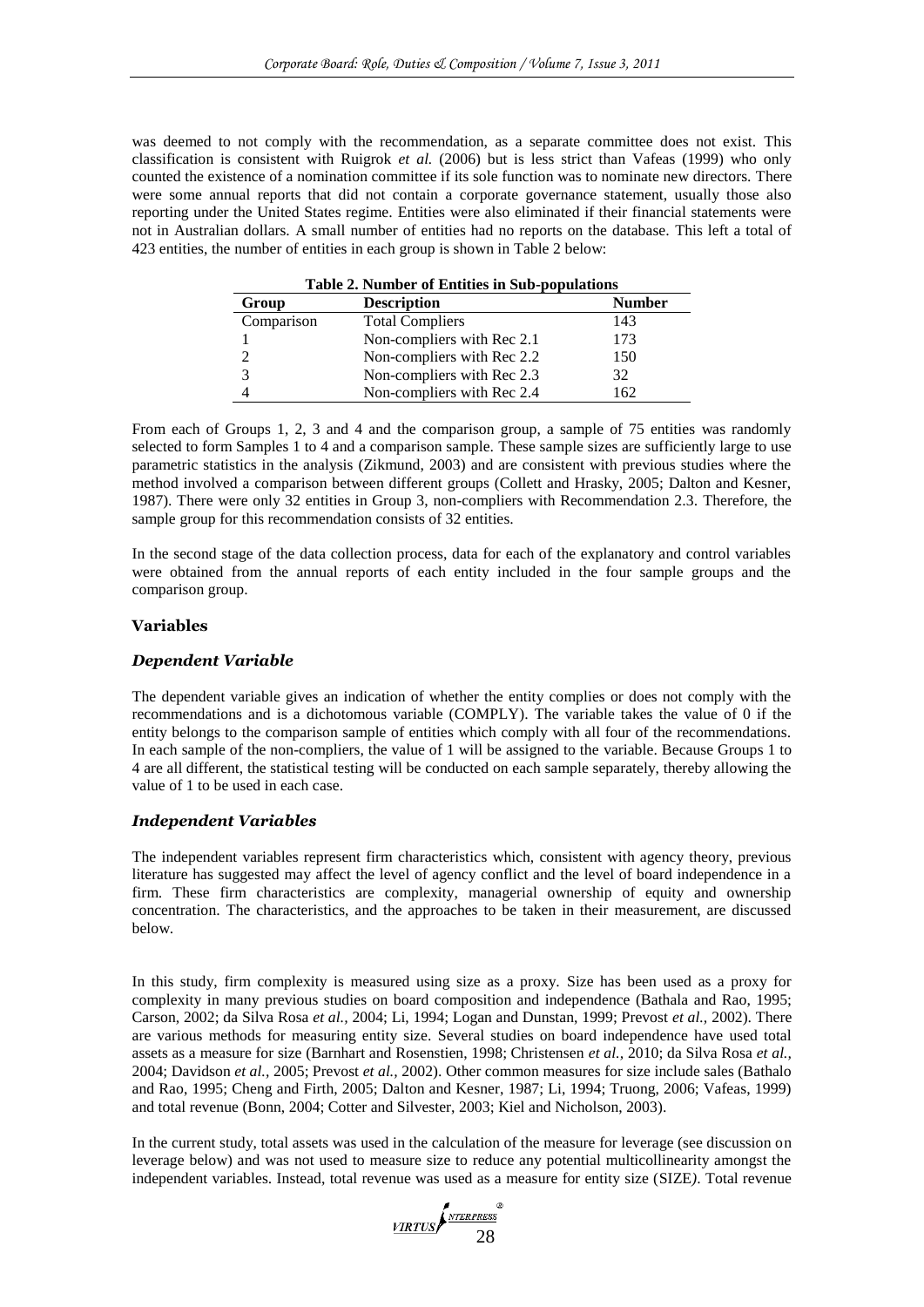was used rather than sales as the sample was selected from all listed entities in the Top 500 and some of the organisations are service organisations who earn income from a variety of sources, not only through sales.

Ownership concentration can be measured as the percentage of shares held by shareholders who hold a particular minimum percentage of equity, usually five percent (Anderson *et al.,* 2000; Christensen *et al.,* 2010; Logan and Dunstan, 1999) or the percentage of shares owned by the single largest shareholder (Davidson *et al.,* 2005; Ruigrok *et al.,* 2006). Another method for measuring ownership concentration is the percentage of shares held by the top twenty shareholders of the firm (Demsetz and Lehn, 1985; Kang *et al.,* 2007; Linden and Matolcsy, 2006; Prevost *et al.,* 2002; Truong, 2006). In Australia, ASX Listing Rule 4.10.9 requires listed entities to disclose their top twenty shareholders in their annual report. In this study ownership concentration (OWN*)* was measured using the percentage of shares owned by the top twenty shareholders of the firm. The higher the percentage, the more concentrated is the ownership of the organisation.

Managerial ownership of equity has typically been measured either by the percentage of shares held by management and "inside" directors (Cotter and Silvester, 2003; Hermalin and Weisbach, 1988; Logan and Dunstan, 1999; Mather and Ramsay, 2007; Vafeas, 1999) or as the percentage of shares held by management and the whole board (Barnhart and Rosenstien, 1998; Cheng and Firth, 2005; Ruigrok *et al.,* 2006; Truong, 2006).

In Australia, entities are required to include the shareholdings of key management personnel in their annual report under Accounting Standard AASB 124 - *Related Party Disclosures* (Australian Accounting Standards Board 2005). These key management personnel include "persons having authority and responsibility for planning, directing and controlling the activities of the entity, directly or indirectly, including any director (whether executive or otherwise) of that entity" (AASB 124, para 9). In this study, managerial ownership of equity (MANGOWN) was measured using the total shareholdings of key management personnel as a percentage of the total equity of the entity.

### *Control Variables*

Leverage and industry type have been included as control variables. These factors may influence the compliance decision but their affect is not clear. Previous research has suggested that leverage may affect board independence as the level of debt in a firm can affect agency conflict. However, the findings are inconclusive as various studies have yielded differing and conflicting results. Arguments put forward by Jensen (1986) and Grossman and Hart (1982) predict that debt will reduce agency conflict and one would expect to observe an inverse relationship between the level of debt in a firm and board independence factors such as the number of outside directors. Bathala and Rao (1995) predicted this relationship in their study of United States firms and found a significant inverse relationship between debt and outside directors. Prevost *et al.* (2002) also predicted an inverse relationship but actually found that the number of outside directors was positively related to debt leverage and therefore debt was not a substitute for board independence.

Other researchers have put an alternative interpretation on the effects of debt on agency conflict. Li (1994) explains that increased debt will often be used to finance external growth or to diversify and these activities would lead to an increased demand for additional expertise brought by outsiders. Logan and Dunstan (1999) also predict that as debt levels increase so will the number of outside directors on the board as management would have incentive to increase levels of monitoring to protect themselves from increases in the price of debt. They found this prediction to be confirmed with a significant positive relationship between leverage and the number of outside directors of the board. In this study, total liabilities to total assets will be used as a measure of leverage (LEV). This measure is consistent with Barnhart and Rosenstien (1998), Davidson *et al.* (2005), Linden and Matolcsy (2006), Mather and Ramsay (2007), Matolcsy *et al.* (2004), and Truong (2006).

Industry membership (IND) is also included as a control variable in this study. Prior research suggests that industry type may affect board independence as entities in certain industries may require directors with specialised knowledge (da Silva Rosa *et al.,* 2004). It is also suggested that entities in volatile industries with high political costs may use independent directors as a tactic to appear more legitimate to their stakeholders (Kang *et al.,* 2007). Consistent with previous studies (da Silva Rosa *et al.,* 2004; Kang

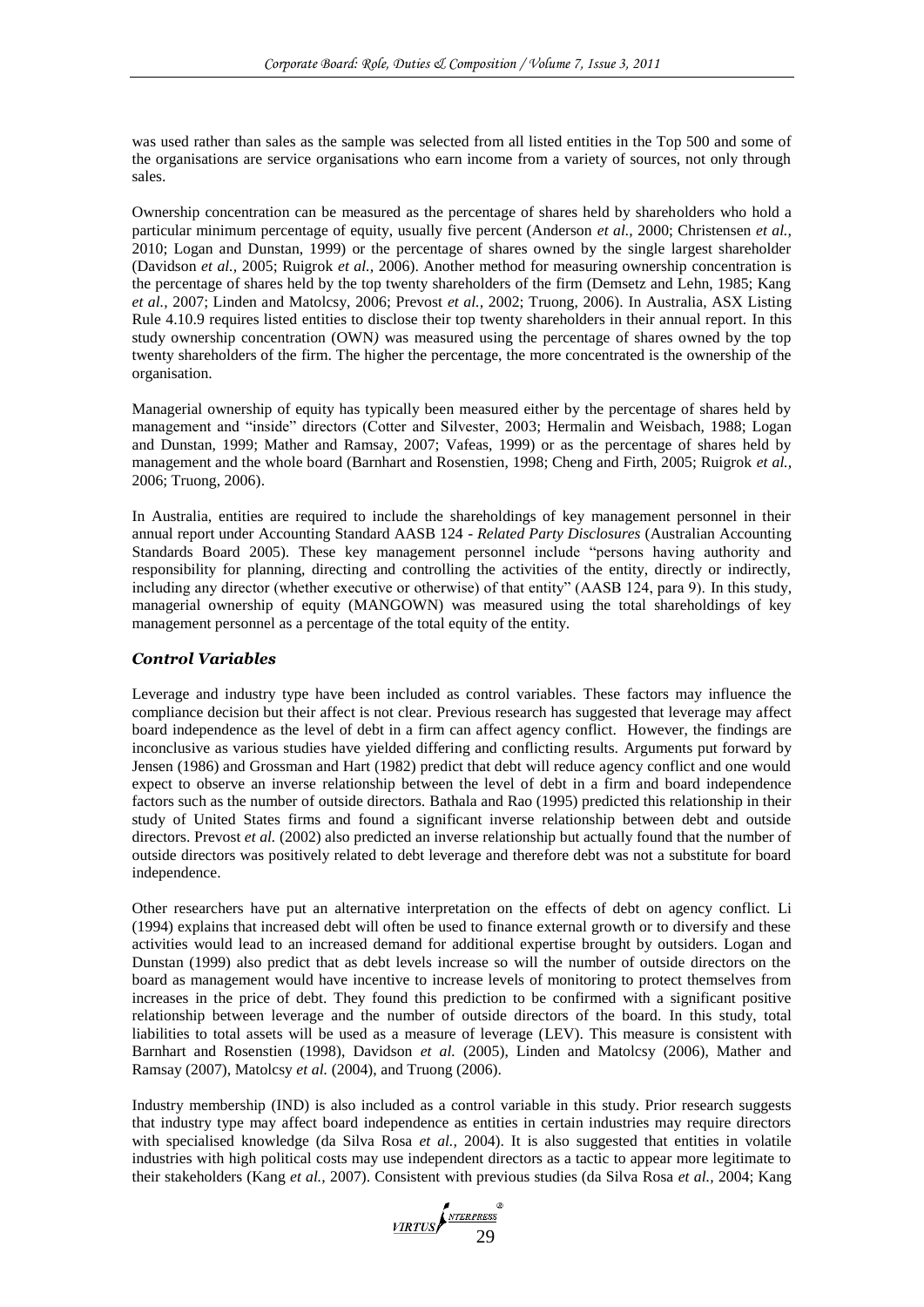*et al.,* 2007; Truong, 2006), industry membership will be characterised using the first level (sector) of the Global Industry Classification Standard (GICS). Organisations listed on the ASX have been classified using GICS since 2002.

#### **Model**

During analysis, univariate independent *t-tests* were conducted on the mean differences between compliers and non-compliers. However, multivariate regression analysis was undertaken as the primary test of the hypotheses. Previous research has suggested that different mechanisms used to control agency conflict, such as managerial ownership of equity or monitoring by large shareholders, may act simultaneously in their effect on agency conflict and therefore become substitutes for each other (Bathala and Rao, 1995; Rediker and Seth, 1995). Thus, the decision by an entity to comply or not comply with the recommendations may be influenced by a range of organisational factors.

A multivariate regression model was estimated which includes all of the independent variables and the control variables to determine if, collectively, the independent variables contribute to the decision to comply or not comply. Multinomial logistic regression techniques were used to estimate the model due to the dichotomous nature of the dependent variable. Thus the following model was estimated:

$$
COMPLY = \alpha + \beta_1 SIZE + \beta_2 OWN + \beta_3 MANGOWN + \beta_4 LEV + \beta_5 IND \tag{1}
$$

*Where:*

| <b>COMPLY</b>  | $=$ Compliance with recommendation - 0 if comply, 1 if non-comply       |
|----------------|-------------------------------------------------------------------------|
| <b>SIZE</b>    | $=$ Size of the organisation, as measured by log of total revenue       |
| <b>OWN</b>     | $=$ Ownership concentration, as measured by percentage shares owned by  |
|                | top twenty shareholders                                                 |
| <b>MANGOWN</b> | $=$ Managerial ownership of equity, as measured by percentage of shares |
|                | owned by key management personnel                                       |
| <b>LEV</b>     | $=$ Leverage, as measured by debt to total assets                       |
| <b>IND</b>     | $=$ Value assigned for GICS industry membership classification          |

### **Results**

The research question anticipated that, drawing on agency theory, there may be reasons for noncompliance with the ASX recommendations on board independence. It was predicted that non-compliers would be less complex, have more concentrated ownership and have a higher level of managerial ownership of equity than total compliers.

Descriptive statistics on these variables for each of the four recommendations are provided in Table 3. The results of univariate *t-tests* for mean difference between samples is also shown, with an indication of significance. Using univariate tests, non-compliers are significantly less complex (using size as a proxy) and have higher levels of ownership concentration and managerial ownership of equity than entities which comply with all of the recommendations. Differences in ownership concentration for Recommendation 2.3 concerning Chair/CEO duality were not significant. This may be due to the small number of non-compliers in this group.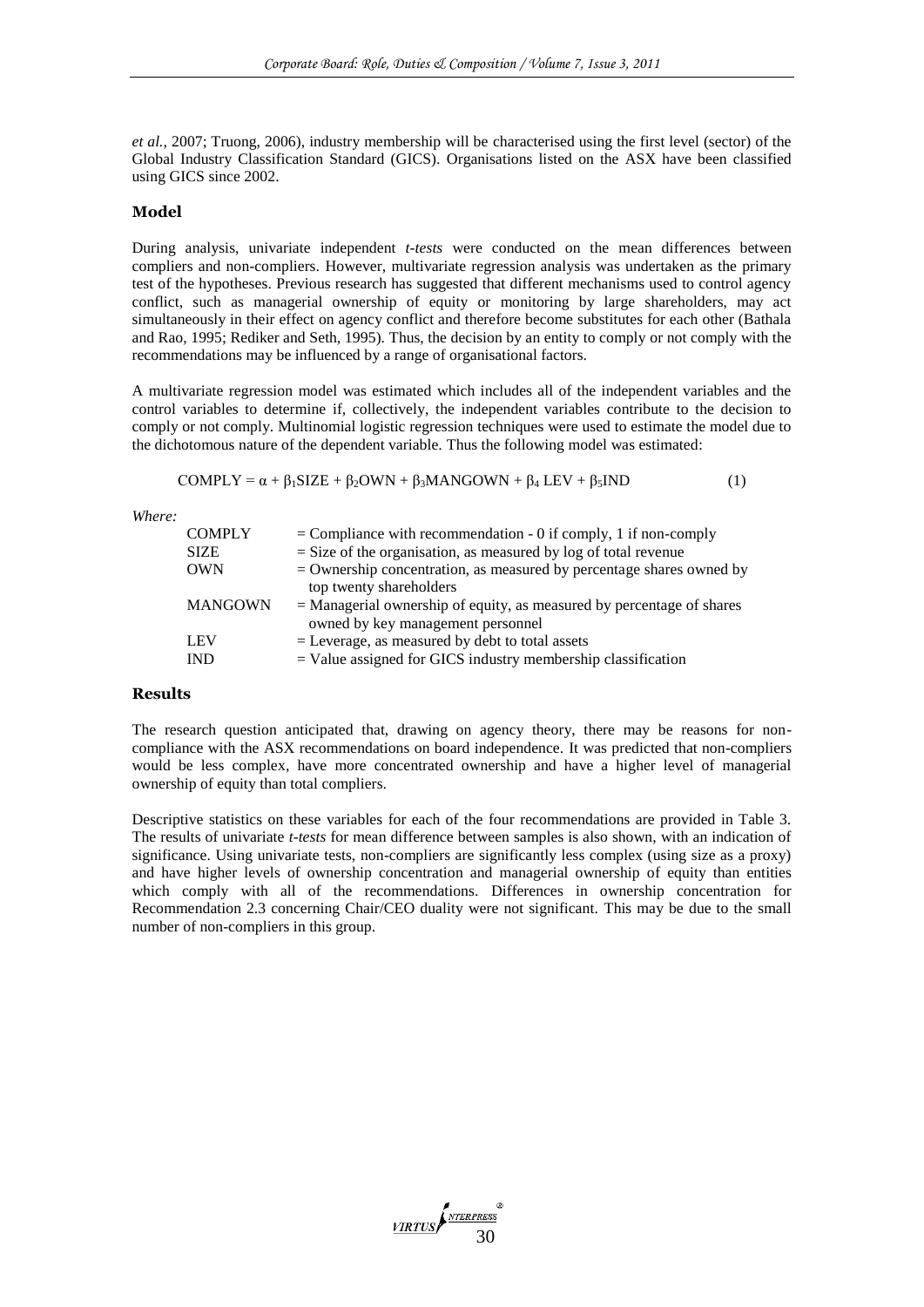|                                   | Rec 2.1 – Majority Independent Directors |                       |         |                       |                 | Rec 2.2 – Independent Chair |                       |         |                       |                 |
|-----------------------------------|------------------------------------------|-----------------------|---------|-----------------------|-----------------|-----------------------------|-----------------------|---------|-----------------------|-----------------|
|                                   | Non-comply                               |                       | Comply  |                       |                 | Non-comply                  |                       | Comply  |                       |                 |
| Variable                          | Mean                                     | Standard<br>Deviation | Mean    | Standard<br>Deviation | Mean Difference | Mean                        | Standard<br>Deviation | Mean    | Standard<br>Deviation | Mean Difference |
| Complexity (Size)                 | 383.04                                   | 643.52                | 3632.66 | 7544.26               | $-3249.62***$   | 393.41                      | 890.42                | 3632.66 | 7544.26               | $-3239.26***$   |
| Ownership<br>Concentration        | 70.70                                    | 19.80                 | 61.84   | 18.69                 | $8.86***$       | 71.61                       | 17.84                 | 61.84   | 18.69                 | $9.77***$       |
| Managerial Ownership<br>of Equity | 14.42                                    | 16.44                 | 5.23    | 11.85                 | $9.18***$       | 15.12                       | 17.22                 | 5.23    | 11.85                 | 9.89****        |

## **Table 3.** Descriptive Statistics and Univariate t-test of Mean Difference

# **Rec 2.3 – Separate Chair/CEO**

# **Rec 2.4 – Nomination Committee**

|                                   | Non-comply |                       | Comply  |                       | Non-comply      |        | Comply                |         |                       |                 |
|-----------------------------------|------------|-----------------------|---------|-----------------------|-----------------|--------|-----------------------|---------|-----------------------|-----------------|
| Variable                          | Mean       | Standard<br>Deviation | Mean    | Standard<br>Deviation | Mean Difference | Mean   | Standard<br>Deviation | Mean    | Standard<br>Deviation | Mean Difference |
| Complexity (Size)                 | 425.90     | 1216.00               | 3632.66 | 7544.26               | $-3206.77***$   | 313.06 | 609.71                | 3632.66 | 7544.26               | $-3319.60***$   |
| Ownership<br>Concentration        | 66.16      | 18.56                 | 61.84   | 18.69                 | 4.33            | 67.09  | 20.96                 | 61.84   | 18.69                 | $5.25**$        |
| Managerial Ownership<br>of Equity | 14.66      | 17.03                 | 5.23    | 11.85                 | 9.43****        | 12.48  | 16.50                 | 5.23    | 11.85                 | $7.25***$       |

Difference is significant at:  $* p < .10; ** p < .05; *** p < .01; *** p < .001$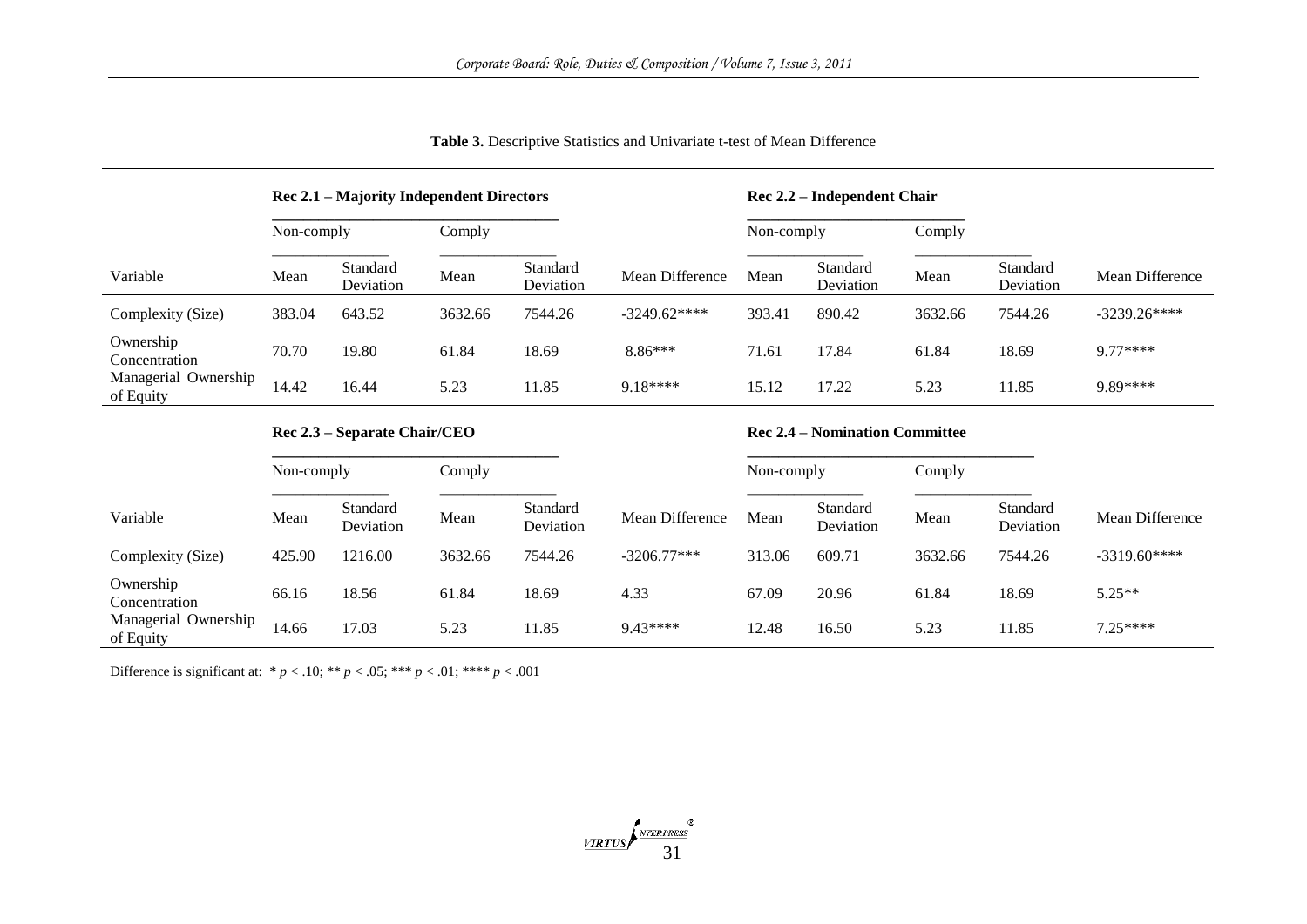The results of the multivariate analysis are reported in Table 4. The model was estimated using the four sample groups for each recommendation and the comparison sample.

|                                             | Rec 2.1 – Majority Independent<br><b>Directors</b> |              | Rec 2.2 – Independent Chair |              | Rec 2.3 – Separate Chair/CEO |              | 2.4<br>Rec<br><b>Committee</b> | <b>Nomination</b> |
|---------------------------------------------|----------------------------------------------------|--------------|-----------------------------|--------------|------------------------------|--------------|--------------------------------|-------------------|
| Variables                                   | $\beta_{1}$                                        | Significance | $\beta_2$                   | Significance | $\beta_3$                    | Significance | $\beta_4$                      | Significance      |
| H1: Complexity<br>(Size)                    | $-0.469$                                           | 0.000        | $-0.510$                    | 0.000        | $-0.475$                     | 0.001        | $-0.599$                       | 0.000             |
| H <sub>2</sub> : Ownership<br>Concentration | 0.023                                              | 0.016        | 0.026                       | 0.012        | 0.008                        | 0.294        | 0.011                          | 0.143             |
| H3: Managerial<br>Ownership of<br>Equity    | 0.037                                              | 0.011        | 0.038                       | 0.008        | 0.033                        | 0.026        | 0.029                          | 0.027             |
| Control:<br>Leverage                        | 0.346                                              | 0.699        | 1.053                       | 0.267        | 0.676                        | 0.620        | 1.122                          | 0.258             |
| Industry                                    | $-0.093$                                           | 0.258        | $-0.075$                    | 0.387        | $-0.056$                     | 0.587        | $-0.153$                       | 0.077             |
| Model Significance                          | $\chi^2$                                           | Significance | $\chi^2$                    | Significance | $\chi^2$                     | Significance | $\chi^2$                       | Significance      |
| Chi-square                                  | 47.103                                             | 0.000        | 50.640                      | 0.000        | 26.753                       | 0.000        | 54.296                         | 0.000             |
| Pseudo<br>$R$ -square<br>(Nagelkerke)       | 0.359                                              |              | 0.382                       |              | 0.314                        |              | 0.405                          |                   |

**Table 4.** Logistic Regression Analysis of Non-Compliance with ASX Recommendations re Board Independence

One-tailed tests except for leverage and industry.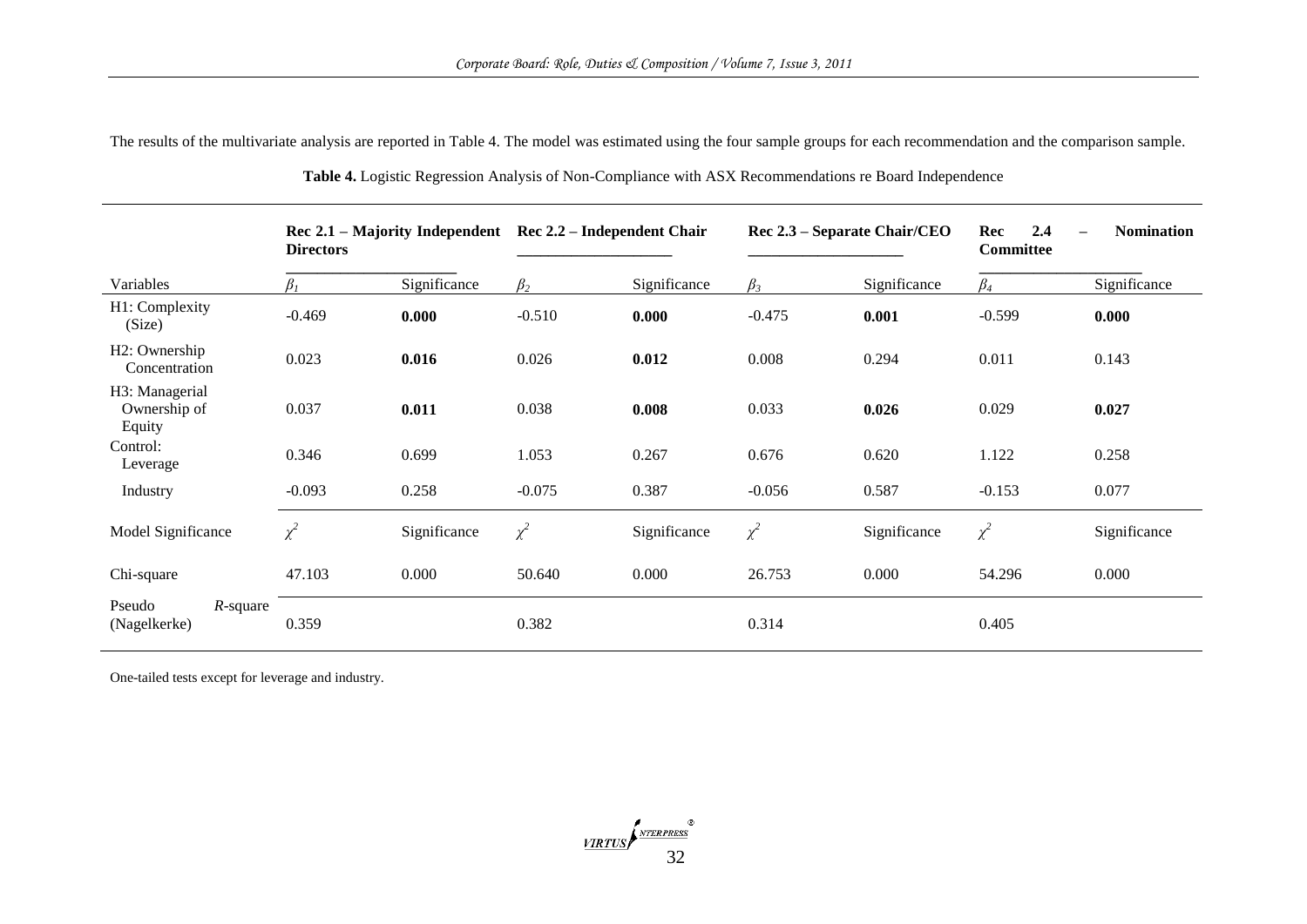Using size as a proxy for complexity, the results for Hypothesis 1 are significant and in the predicted direction for each of the four recommendations. Entities which are less complex are less likely to have a majority of independent directors, an independent chair, separate the roles of CEO/Chair or have a nomination committee. Hypothesis 2 predicted that entities with more concentrated ownership are less likely to comply with the recommendations. The results for this hypothesis are all in the predicted direction and are significant for the recommendations concerning a majority of independent directors and an independent chairperson. Therefore, the prediction that entities with higher ownership concentration are less likely to comply with the recommendations is supported for these two recommendations. The results for the other two recommendations were not significant. The findings for the recommendation concerning Chair/CEO duality may be the result of the small sample size of 32 entities. However, the findings for the recommendation concerning Chair/CEO duality and the recommendation concerning the formation of a nomination committee may be explained by the significant multicolliniarity between ownership concentration and managerial ownership of equity. Therefore, the hypothesis is rejected for Recommendations 2.3 and 2.4. Correlation matrices for the independent variables are presented in Table 5.

Hypothesis 3 predicted that non-compliers would have higher levels of managerial ownership of equity and the results for this hypothesis are all in the predicted direction and are all significant. The hypothesis is therefore supported for each of the four recommendations. Non-compliers have a significantly higher level of managerial ownership of equity than do entities which comply with the recommendations.

| <b>Recommendation 2.1 - Majority Independent Directors</b> |                                             |                            |                                       |          |  |  |  |  |  |
|------------------------------------------------------------|---------------------------------------------|----------------------------|---------------------------------------|----------|--|--|--|--|--|
|                                                            | Complexity<br>(Log<br><b>Total Revenue)</b> | Ownership<br>Concentration | Managerial<br><b>Ownership Equity</b> | Leverage |  |  |  |  |  |
| Complexity (Log Total<br>Revenue)                          | $\mathbf{1}$                                |                            |                                       |          |  |  |  |  |  |
| Ownership<br>Concentration                                 | 0.044                                       | $\mathbf{1}$               |                                       |          |  |  |  |  |  |
| Managerial<br>Ownership<br>Equity                          | $-0.191*$                                   | $0.229**$                  | $\mathbf{1}$                          |          |  |  |  |  |  |
| Leverage                                                   | $0.596**$                                   | $-0.005$                   | $-0.112$                              | 1        |  |  |  |  |  |
| <b>Recommendation 2.2 - Independent Chairperson</b>        |                                             |                            |                                       |          |  |  |  |  |  |
| Complexity (Log Total<br>Revenue)                          | $\mathbf{1}$                                |                            |                                       |          |  |  |  |  |  |
| Ownership<br>Concentration                                 | $-0.033$                                    | 1                          |                                       |          |  |  |  |  |  |
| Managerial Ownership<br>Equity                             | $-0.200*$                                   | $0.204*$                   | $\mathbf{1}$                          |          |  |  |  |  |  |
| Leverage                                                   | $0.554**$                                   | $-0.096$                   | $-0.098$                              | 1        |  |  |  |  |  |
| <b>Recommendation 2.3 - Chair/CEO Duality</b>              |                                             |                            |                                       |          |  |  |  |  |  |
| Complexity (Log Total<br>Revenue)                          | $\mathbf{1}$                                |                            |                                       |          |  |  |  |  |  |
| Ownership<br>Concentration                                 | 0.019                                       | 1                          |                                       |          |  |  |  |  |  |
| Managerial<br>Ownership<br>Equity                          | $-0.205*$                                   | $0.264**$                  | $\mathbf{1}$                          |          |  |  |  |  |  |
| Leverage                                                   | $0.652**$                                   | $-0.176$                   | $-0.101$                              | 1        |  |  |  |  |  |
| Recommendation 2.4 - Establish a Nomination Committee      |                                             |                            |                                       |          |  |  |  |  |  |
| Complexity (Log Total<br>Revenue)                          | $\mathbf{1}$                                |                            |                                       |          |  |  |  |  |  |
| Ownership<br>Concentration                                 | 0.051                                       | 1                          |                                       |          |  |  |  |  |  |
| Managerial<br>Ownership<br>Equity                          | $-0.138$                                    | $0.259**$                  | 1                                     |          |  |  |  |  |  |
| Leverage                                                   | $0.639**$                                   | $-0.003$                   | $-0.142$                              | 1        |  |  |  |  |  |

**Table 5.** Correlation Matrices for Continuous Independent Variables

\*\* Correlation is significant at the 0.01 level (2-tailed)

\* Correlation is significant at the 0.05 level (2-tailed)

VIRTUS SA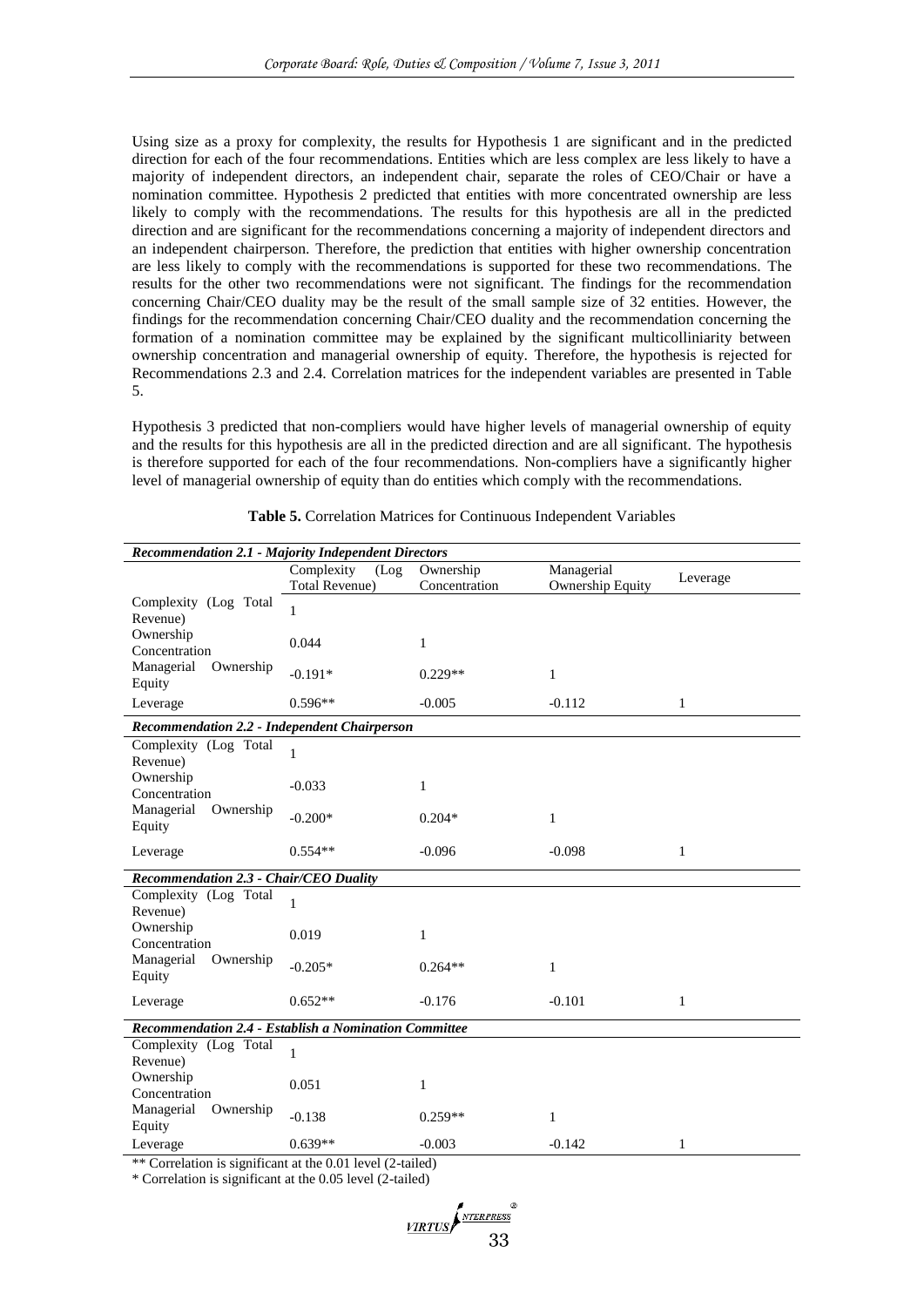### **Discussion and Conclusions**

This study argues that the presence of certain organisational characteristics may reduce agency conflict within organisations with the result that it may not be as necessary to use other control mechanisms, such as the inclusion of independent directors on the board. Different control mechanisms may act as substitutes for one another (Rediker and Seth 1995; Bathala and Rao 1995). The results suggest that complexity, proxied by size, does affect the compliance or non-compliance of entities with the recommendations. Agency theory asserts that there is less need for measures to control agency conflict in organisations which are less complex and these findings are consistent with this assertion. Less complex entities are less likely to comply with the recommendations on board independence.

Further, agency conflict can be mitigated by having a high level of ownership concentration as shareholders with large shareholdings are able to exert influence within the entity. The results show that entities with a high level of ownership concentration are significantly less likely to comply with the recommendations concerning a majority of independent directors and an independent chairperson, indicating that ownership concentration may act as a substitute for board independence in mitigating agency conflict. However, this was not the case for the recommendations concerning chairperson/CEO duality and formation of a nomination committee.

Agency conflict may also be controlled when managers are owners of equity. As their interests are aligned with the interests of the shareholders, there may then be less need for other measures that control agency conflict. The results support this assertion. Non-compliers have significantly higher levels of managerial ownership of equity than do entities which totally comply with all of the recommendations. The results of this study therefore suggest that complexity, ownership concentration and managerial ownership of equity are acting as substitutes for board independence in the control of agency conflict and this might affect an entity's decision to comply with the code recommendations concerning board independence.

The results of this study have practical implications for shareholders, investors, regulators and other users of corporate governance information. The ASX guidelines advocate board independence as a way of achieving good corporate governance. Entities choosing not to comply with the recommendations risk being shunned by investors for not following 'best practice'. Non-compliance can therefore be costly. However, in Australia the talent pool of experienced people who can act as independent directors is limited. There are added layers of costs and administration needed to operate with larger boards and recruiting independent directors is also costly. These costs can be prohibitive for smaller organisations.

The levels of non-compliance with the recommendations on board independence in Australia remain high despite the requirement to report against the ASX guidelines having been introduced in 2003. There may be mitigating factors which affect an entity's compliance decision. The ASX has acknowledged that company size may affect an entity's ability to comply with its recommendations (ASX, 2007b). However, board independence is only one way of achieving good governance and safeguarding shareholders' interests. An acknowledgement that other mitigating factors may affect an entity's compliance with the recommendations concerning board independence may be needed.

### **Limitations and future research**

As with any empirical study, the results must be considered in light of its limitations. A future study could be expanded beyond the Top 500 as the guidelines and ASX Listing Rule 4.10.3 apply to all listed entities. To take full account of the range of organisational characteristics of interest, a sample including entities from outside the Top 500 may produce more generalisable results.

Another limitation of the current study is that it does not account for any potential interplay between the recommendations. For example, firms that have the same individual acting as chairperson and CEO may be more or less likely to have a majority of independent directors or a nomination committee. Also, the study did not investigate the actual independence of directors. If an entity stated that a director was independent according to the ASX definition then this claim was not investigated further and the director was taken to be independent

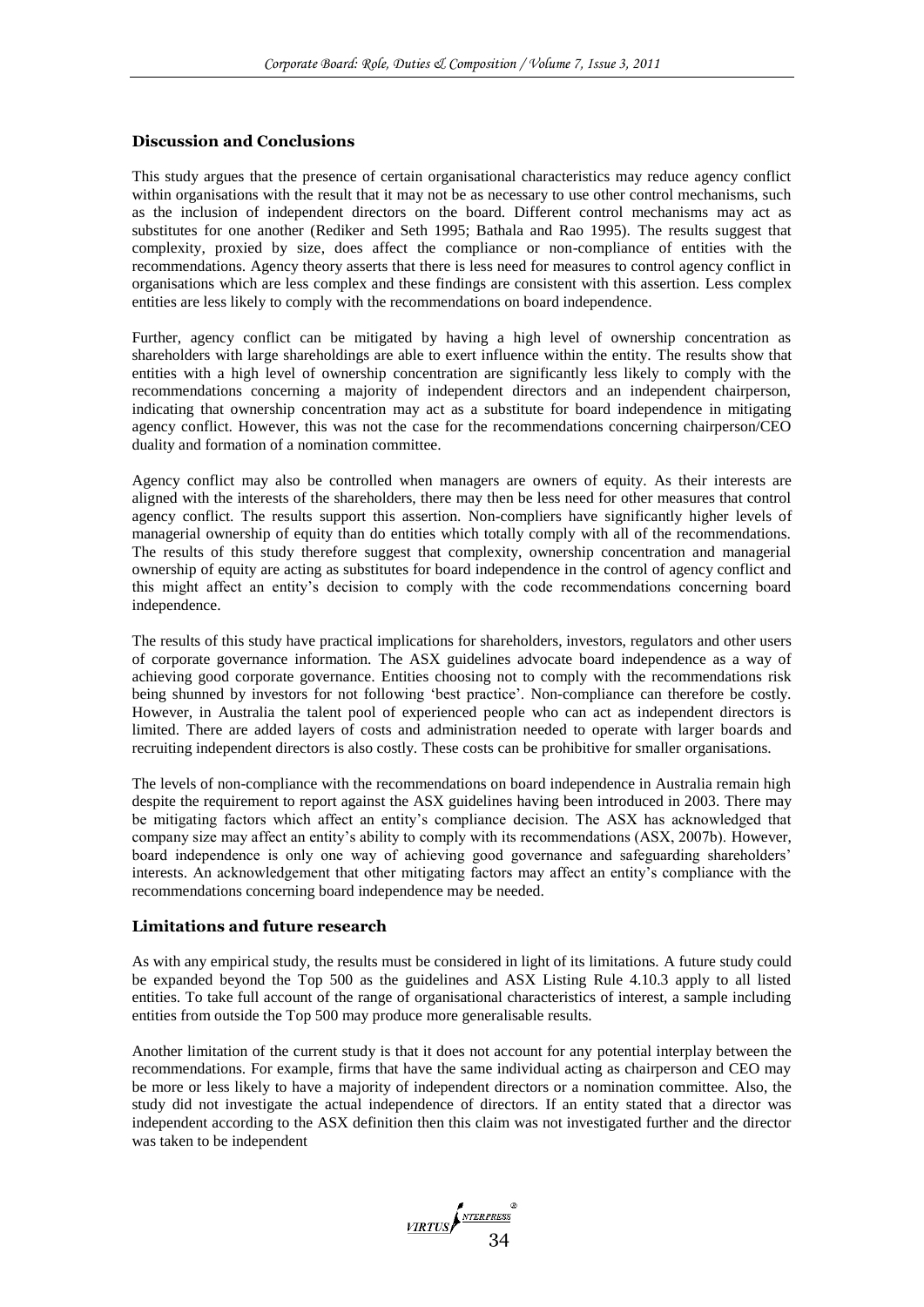This study considers only the effect of complexity, ownership concentration and managerial ownership of equity on compliance with the recommendations on board independence. It does not investigate the implications of board composition and independence on the performance of the entity and draws no conclusions as to whether an independent board adds value to the firm and shareholders. It also does not investigate whether the particular firm characteristics of complexity, ownership concentration and managerial ownership of equity do, in fact, reduce agency conflict.

Future research opportunities arising from this study include replicating the study using a much larger sample size including entities from outside the Top 500 and investigating the interplay between the recommendations, as suggested above. A study could also be conducted, using the same comparison group approach, which investigates the effects of compliance or non-compliance on firm performance. Do entities which comply with all of the recommendations on board independence perform better than the non-complying entities? The results of such a study may lend to support to the notion that if other mitigating factors are present in an entity, an independent board may not be as imperative.

*Patricia O'Keefe is an associate lecturer in the School of Accounting and Corporate Governance at University of Tasmania. The author would like to sincerely thank Assoc Prof Sue Hrasky, University of Tasmania, for her insightful advice and comments.* 

### **References**

- 1. Aguilera, R.V. and Cuervo-Cazurra, A. (2009), ‗Codes of Good Governance', *Corporate Governance: An International Review*, Vol. 17, No. 3, pp. 376-387.
- 2. Anderson, R.C., Bates, T.W., Bizjak, J.M. and Lemmon, M.L. (2000), 'Corporate Governance and Firm Diversification', *Financial Management*, Vol. 29, No. 1, pp. 5-22.
- 3. ASX Corporate Governance Council (2003), *Principles of Good Corporate Governance and Best Practice Recommendations,* available at http://www.shareholder.com/visitors/dynamicdoc/ document.cfm?documentid=364&companyid=ASX last accessed June, 2011.
- 4. ASX Corporate Governance Council (2007a), *Corporate Governance Principles and Recommendations, 2nd edition,* available at [http://asx.ice4.interactiveinvestor.com.au/ASX0701/Corporate%20Governance%20Principles/EN/bo](http://asx.ice4.interactiveinvestor.com.au/ASX0701/Corporate%20Governance%20Principles/EN/body.aspx?z=1&p=-1&v=1&uid) [dy.aspx?z=1&p=-1&v=1&uid=](http://asx.ice4.interactiveinvestor.com.au/ASX0701/Corporate%20Governance%20Principles/EN/body.aspx?z=1&p=-1&v=1&uid) last accessed June, 2011.
- 5. ASX (2007b), *ASX Corporate Governance Council response to submissions on review of corporate governance principles and recommendations,* available at [http://www.asx.com.au/supervision/governance/principles\\_good\\_corporate\\_governance.htm](http://www.asx.com.au/supervision/governance/principles_good_corporate_governance.htm) last accessed February, 2008.
- 6. ASX (2008), *Analysis of Corporate Governance Disclosures in 2007 Annual Reports,* available at [http://www.asx.com.au/documents/about/analysis\\_corp\\_govenance\\_disclosure\\_2007\\_annual\\_reports.](http://www.asx.com.au/documents/about/analysis_corp_govenance_disclosure_2007_annual_reports.pdf) [pdf](http://www.asx.com.au/documents/about/analysis_corp_govenance_disclosure_2007_annual_reports.pdf) last accessed June, 2011.
- 7. ASX Corporate Governance Council (2010a), *Corporate Governance Principles and Recommendations with 2010 Amendments,* available at [http://www.asx.com.au/documents/about/cg\\_principles\\_recommendations\\_with\\_2010\\_amendments.](http://www.asx.com.au/documents/about/cg_principles_recommendations_with_2010_amendments.pdf) [pdf](http://www.asx.com.au/documents/about/cg_principles_recommendations_with_2010_amendments.pdf) last accessed June, 2011.
- 8. ASX (2010b), *Analysis of Corporate Governance Disclosures in Annual Reports for year ended 30 June 2009,* available at http://www.asx.com.au/documents/about/analysis\_corporate\_governance \_disclosures\_in\_annual\_reports\_.pdf last accessed June, 2011.
- 9. Australian Accounting Standards Board (2005), *AASB 124: Related Party Disclosures,* available at http://www.aasb.gov.au/admin/file/content105/c9/AASB124\_12-09.pdf last accessed June, 2011.
- 10. Barnhart, S.W. and Rosenstein, S. (1998), ‗Board Composition, Managerial Ownership, and Firm Performance: an Empirical Analysis', *The Financial Review*, Vol. 33, No. 4, pp. 1-10.
- 11. Bathala, C.T. and Rao, R.P. (1995), 'The Determinants of Board Composition: An Agency Theory Perspective', *Managerial and Decision Economics (1986-1998)*, Vol. 16, No. 1, pp. 59-69.
- 12. Baysinger, B.D. and Hoskisson, R.E. (1990), ‗The Composition of Board of Directors and Strategic Control: Effects on Corporate Strategy', *Academy of Management Review*, Vol. 15, pp. 72-87.
- 13. Bonn, I. (2004), ‗Board Structure and Firm Performance: Evidence from Australia', *Journal of the Australian and New Zealand Academy of Management*, Vol. 10, No. 1, pp. 14-24.
- 14. Brickley, J.A., Smith, C.W. and Zimmerman, J.L. (2005), ‗Corporate Governance, Ethics, and Organizational Architecture', in Chew, D.H. and Gillan, S.L. (Eds), *Corporate Governance at the Crossroads,* McGraw-Hill/Irwin, New York, pp. 103-114.

VIRTUS STEEPRESS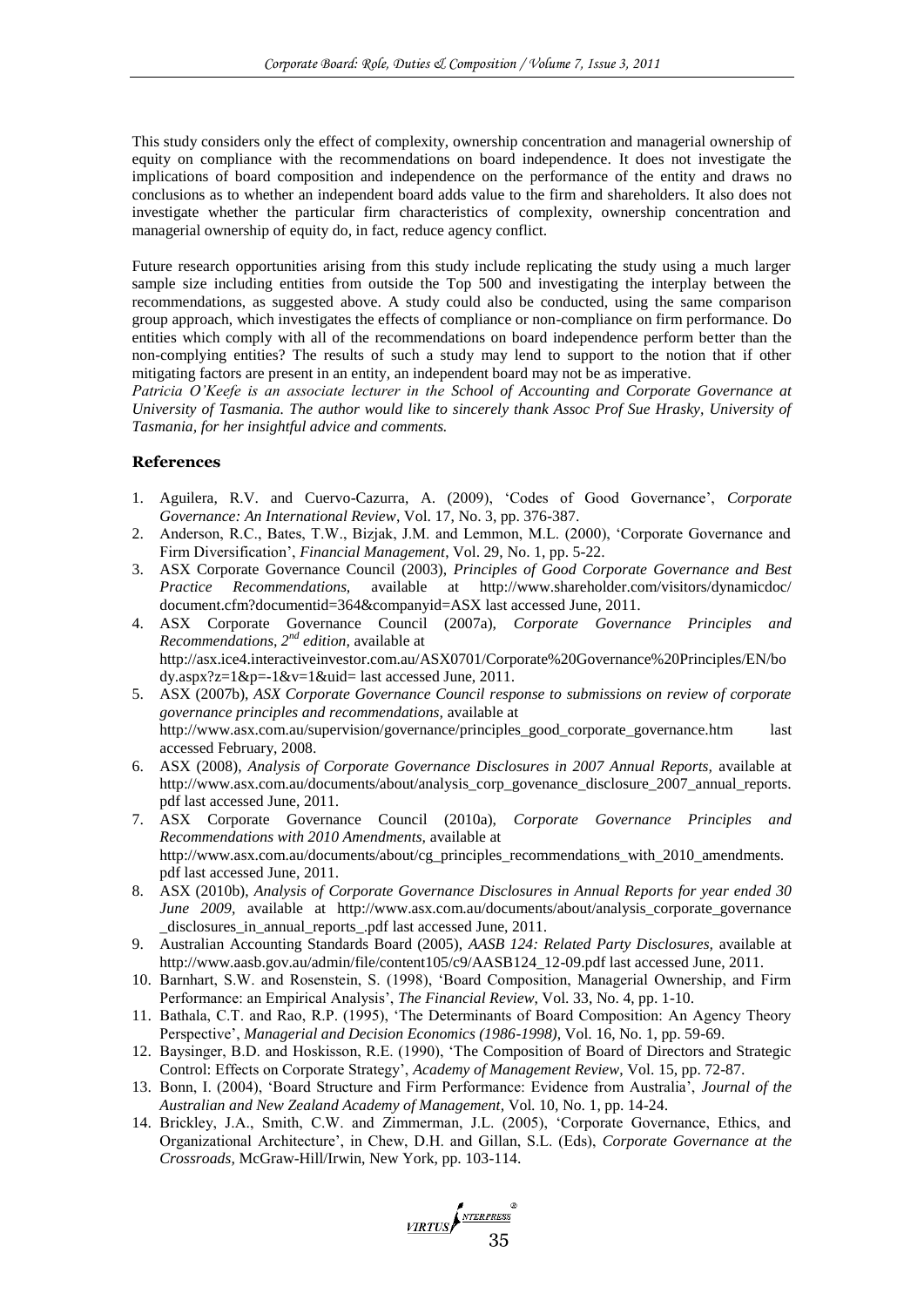- 15. Brooks, A., Oliver, J. and Veljanovski, A. (2009), ‗The Role of the Independent Director: Evidence from a Survey of Independent Directors in Australia', *Australian Accounting Review*, Vol. 19, No. 3, pp. 161-177.
- 16. Carson, E. (2002), ‗Factors Associated with the Development of Board Sub-committees', *Corporate Governance: An International Review*, Vol. 10, No. 1, pp. 4-18.
- 17. Christensen, J., Kent, P. and Stewart S. (2010), ‗Corporate Governance and Company Performance in Australia', *Australian Accounting Review*, Vol. 20, No. 4, pp. 372-386.
- 18. Clarke, T. (2007), *International Corporate Governance,* Routledge, Abingdon.
- 19. Collett, P. and Hrasky, S. (2005), ‗Voluntary Disclosure of Corporate Governance Practices by Listed Australian Companies', *Corporate Governance: An International Review*, Vol. 13, No. 2, pp. 188-196.
- 20. Cotter, J. and Silvester, M. (2003), ‗Board and Monitoring Committee Independence', *Abacus,* Vol. 39, No. 2, pp. 211-232.
- 21. da Silva Rosa, R., Izan, H.Y. and Lin, M. (2004), ‗Board Characteristics of Australian IPOs: An Analysis in Light of the ASX Best Practice Recommendations', *Australian Accounting Review*, Vol. 14, No. 1, pp. 25-32.
- 22. Dalton, D.R. and Kesner, I.F. (1987), ‗Composition and CEO Duality in Boards of Directors: An International Perspective', *Journal of International Business Studies*, Vol. 18, No. 3, pp. 33-42.
- 23. Davidson, R., Goodwin-Stewart, J. and Kent, P. (2005), ‗Internal Governance Structures and Earnings Management', *Accounting and Finance*, Vol. 45, No. 2, pp. 241-267.
- 24. Deegan, C. (2009), *Financial Accounting Theory,* McGraw-Hill Australia, North Ryde.
- 25. Dellaportas, S., Gibson, K., Alagiah, R., Hutchinson, M., Leung, P. and Van Homrigh, D. (2005), *Ethics, Governance and Accountability*, John Wiley and Sons, Milton.
- 26. Demsetz, H. and Lehn, K. (1985), ‗The Structure of Corporate Ownership: Causes and Consequences', *Journal of Political Economy*, Vol. 93, No. 6, pp. 1155-1177.
- 27. Donnan, S. (2001), ‗Flaws and Failure Behind Some Fine Facades: the Country Sells Itself to Neighbours as an Example of Corporate Governance', *Financial Times*, 8 June, p19.
- 28. Drever, M., Stanton, P. and McGowan, S. (2007), *Contemporary Issues in Accounting,* John Wiley and Sons, Milton.
- 29. Fama, E.F. (1980), ‗Agency Problems and the Theory of the Firm', *The Journal of Political Economy*, Vol. 88, No. 2, pp. 288-307.
- 30. Fama, E.F. and Jensen, M.C. (1983a), 'Agency Problems and Residual Claims', *Journal of Law and Economics*, Vol. 26, pp. 327-349.
- 31. Fama, E.F. and Jensen, M.C. (1983b), ‗Separation of Ownership and Control', *Journal of Law and Economics*, Vol. 26, pp. 301-325.
- 32. Farrar, J. (2005), *Corporate Governance: Theories, Principles, and Practice,* Oxford University Press, South Melbourne.
- 33. Fernandez, C. and Arrondo, R. (2005), ‗Alternative Internal Controls as Substitutes of the Board of Directors', *Corporate Governance: An International Review*, Vol. 13, No. 6, pp. 856-866.
- 34. Filatotchev, I. and Boyd, B.K. (2009), ‗Taking stock of corporate governance research while looking to the future', *Corporate Governance: An International Review*, Vol. 17, No. 3, pp. 257-265.
- 35. Grossman, S.J. and Hart, O.D. (1982), ‗Corporate Financial Structure and Managerial Incentives', in McCall, J.J. (Ed.), *The Economics of Information and Uncertainty,* The University of Chicago Press, Chicago, pp. 107-137.
- 36. Hermalin, B.E. and Weisbach, M.S. (1988), ‗The Determinants of Board Composition', *RAND Journal of Economics*, Vol. 19, No. 4, pp. 589-606.
- 37. Jensen, M.C. (1986), ‗Agency Costs of Free Cash Flow, Corporate Finance, and Takeovers', *American Economic Review*, Vol. 76, No. 2, pp. 323-329.
- 38. Jensen, M.C. (1993), ‗The Modern Industrial Revolution, Exit, and the Failure of Internal Control Systems', *Journal of Finance*, Vol. 48, pp. 831-880.
- 39. Jensen, M.C. (2005), ‗Self-interest, Altruism, Incentives, and Agency Theory' in Chew, D.H. and Gillan, S.L. (Eds), *Corporate Governance at the Crossroads,* McGraw-Hill/Irwin, New York, pp. 124-129.
- 40. Jensen, M.C. and Meckling, W.H. (1976), ‗Theory of the Firm: Managerial Behavior, Agency Costs and Ownership Structure', *Journal of Financial Economics*, Vol. 3, No. 4, pp. 305-360.
- 41. Jensen, M.C. and Murphy, K.J. (1990), ‗CEO Incentives it's Not How Much You Pay, but How', *Harvard Business Review*, Vol. 68, No. 3, pp. 138-149.